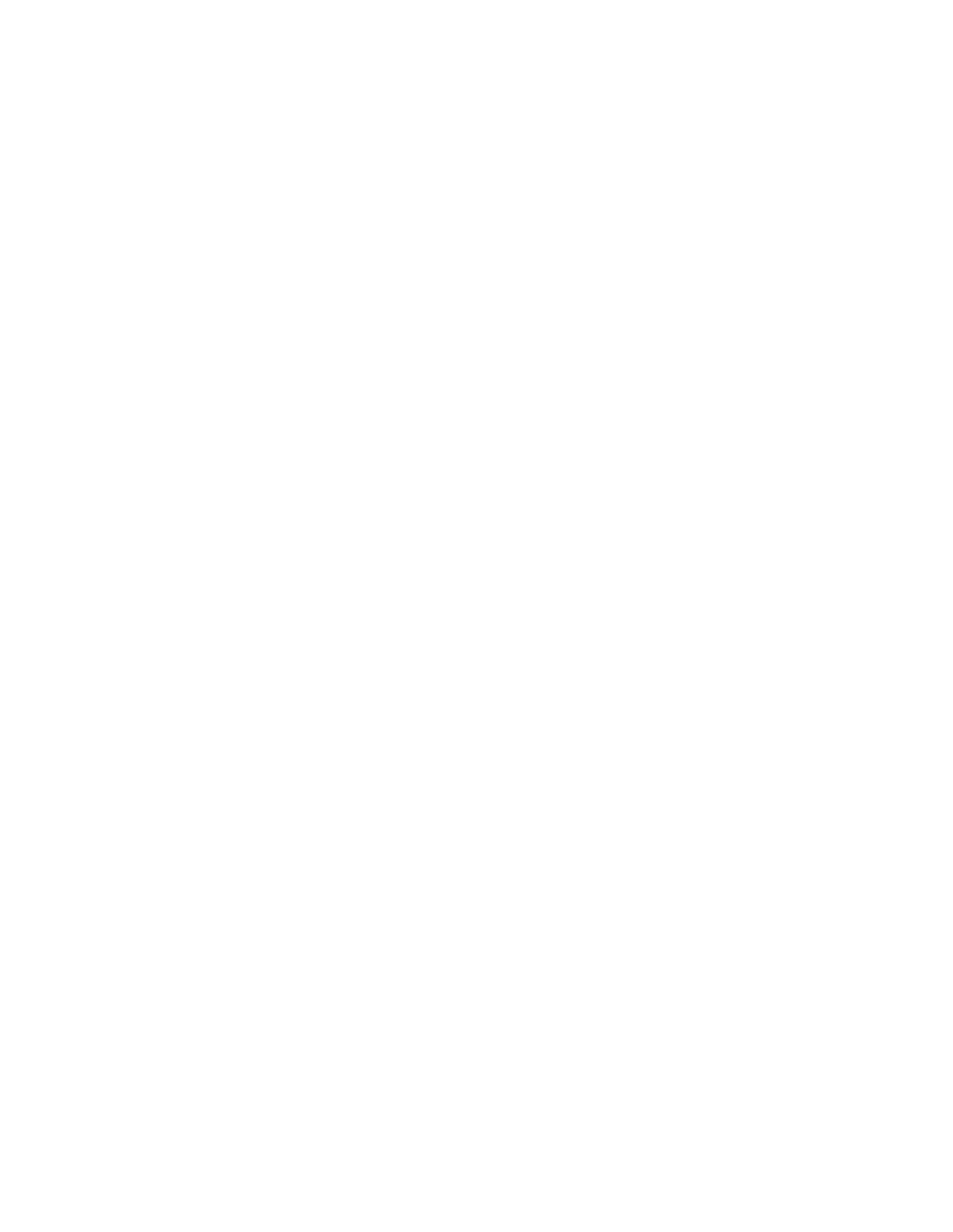#### Contents

| <b>Functional Areas of Government</b> |  |
|---------------------------------------|--|
|                                       |  |
|                                       |  |
|                                       |  |
|                                       |  |
|                                       |  |
|                                       |  |
|                                       |  |
|                                       |  |
|                                       |  |
|                                       |  |
|                                       |  |
|                                       |  |
|                                       |  |
|                                       |  |
|                                       |  |
|                                       |  |
|                                       |  |
|                                       |  |
|                                       |  |
|                                       |  |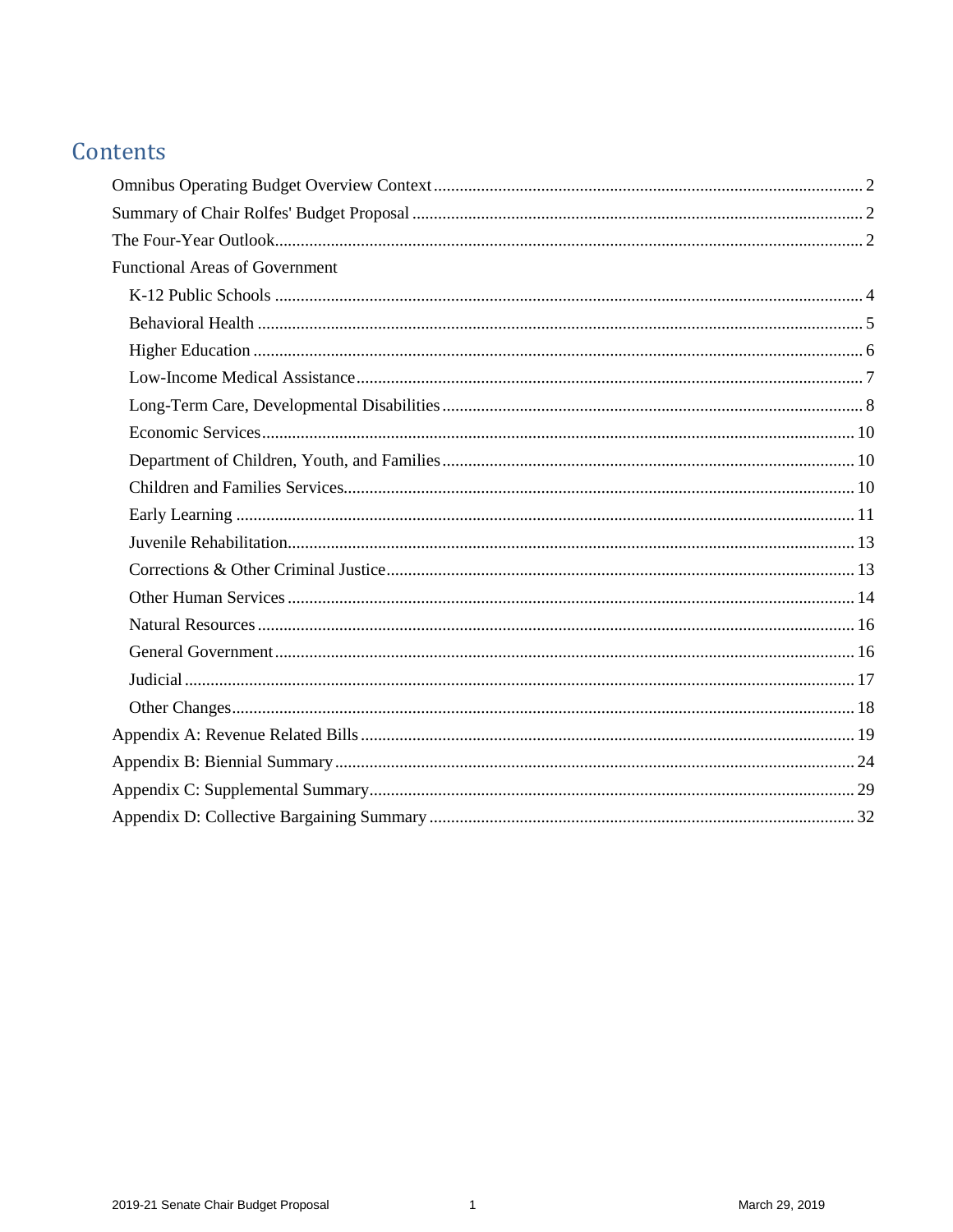#### <span id="page-3-0"></span>**Omnibus Operating Budget Overview Context**

The 2019 legislature started the 2019-21 biennial budget process with \$5.6 billion more projected revenue than the 20[1](#page-3-3)8 legislature did for the preceding  $2017-19$  biennium<sup>1</sup>. Over the same time, the projected costs for continuing current programs and other mandatory cost adjustments into the 2019-21 biennium from 2017-19 increased by \$5.8 billion. These added costs do not include new fiscal and policy issues facing the 2019 legislature such as behavioral health, special education, implementation of the School Employee Benefit program, collective bargaining agreements, federal oversight of Western State Hospital and the Residential Habilitation Centers (RHCs), and other issues.

#### <span id="page-3-1"></span>**Summary of Chair Rolfes' Budget Proposal**

The Senate Chair's proposed budget (Proposed Substitute Senate Bill 5153) increases spending by \$7.5 billion in state General Fund, Education Legacy Trust Account, and the Washington Opportunity Pathways Account (NGF-O) above the 2017-19 biennial budget adjusted for the 2018 Supplemental. The \$7.5 billion increase includes the \$5.8 billion in current obligations as discussed above as well as \$1.6 billion in net new spending. This proposal would bring NGF-O spending to \$52.2 billion (\$96 billion total funds) in 2019-21.

Of the \$7.5 billion in net spending, K-12 education represents \$4.5 billion or 60 percent of the increase due to fully implementing McCleary costs and a \$937 million increase in special education over 2017-19 levels. Long-term care, developmental disabilities, behavioral health and low-income health care account for \$1.5 billion (20 percent) and debt for existing and new capital budgets is \$459 million (6 percent).

Major savings or spending constraints from the 2019-21 base budget include: (1) \$102 million in savings from expanded program integrity initiatives in the area of managed care; (2) \$52 million in savings from modifying spending within agencies and institutions to lower the cost of overtime, travel, equipment, and other costs; and (3) \$49 million in savings from increasing the withholding rate and strengthening performance requirements for managed care organizations.

#### Resource Changes:

PSSB 5153 is supported with \$518 million in net new revenue legislation and \$57 million in net new transfers and budget driven revenue. The major new revenue legislature increases include (1) \$421 million from Graduated Real Estate Excise Tax (Senate Bill 5991); (2) \$64 million from non-resident sales tax exemption and the preferential tax rate for tour operators (Senate Bill 5997); (3) \$38 million from the preferential B&O tax rate for prescription drug resellers (Senate Bill 5988); and (4) \$91 million insurance premium surtax for wildfire prevention and suppression into a new dedicated account (Senate Bill 5996).

The projected ending fund balance at the end of 2019-21 is \$564 million and \$2.97 billion in total reserves.

For a more comprehensive summary of each budget area and revenue see the Functional Areas of Government pages that follow. Detailed changes can be seen in the agency detail document.

#### <span id="page-3-2"></span>**The Four-Year Outlook**

The Chair's budget proposal, under the provisions of the four-year budget outlook (Chapter 8, Laws of 2012), is projected to end the 2021-23 biennium with \$77 million in NGF-O ending fund balance and \$3.2 billion in total reserves.

<span id="page-3-3"></span><sup>2019-21</sup> Senate Chair Budget Proposal 2 2 March 29, 2019 <sup>1</sup> Revenues refer to the State General Fund, Education Legacy Trust, and Opportunity Pathways (NGF-O) adjusted for the 2018 Supplemental.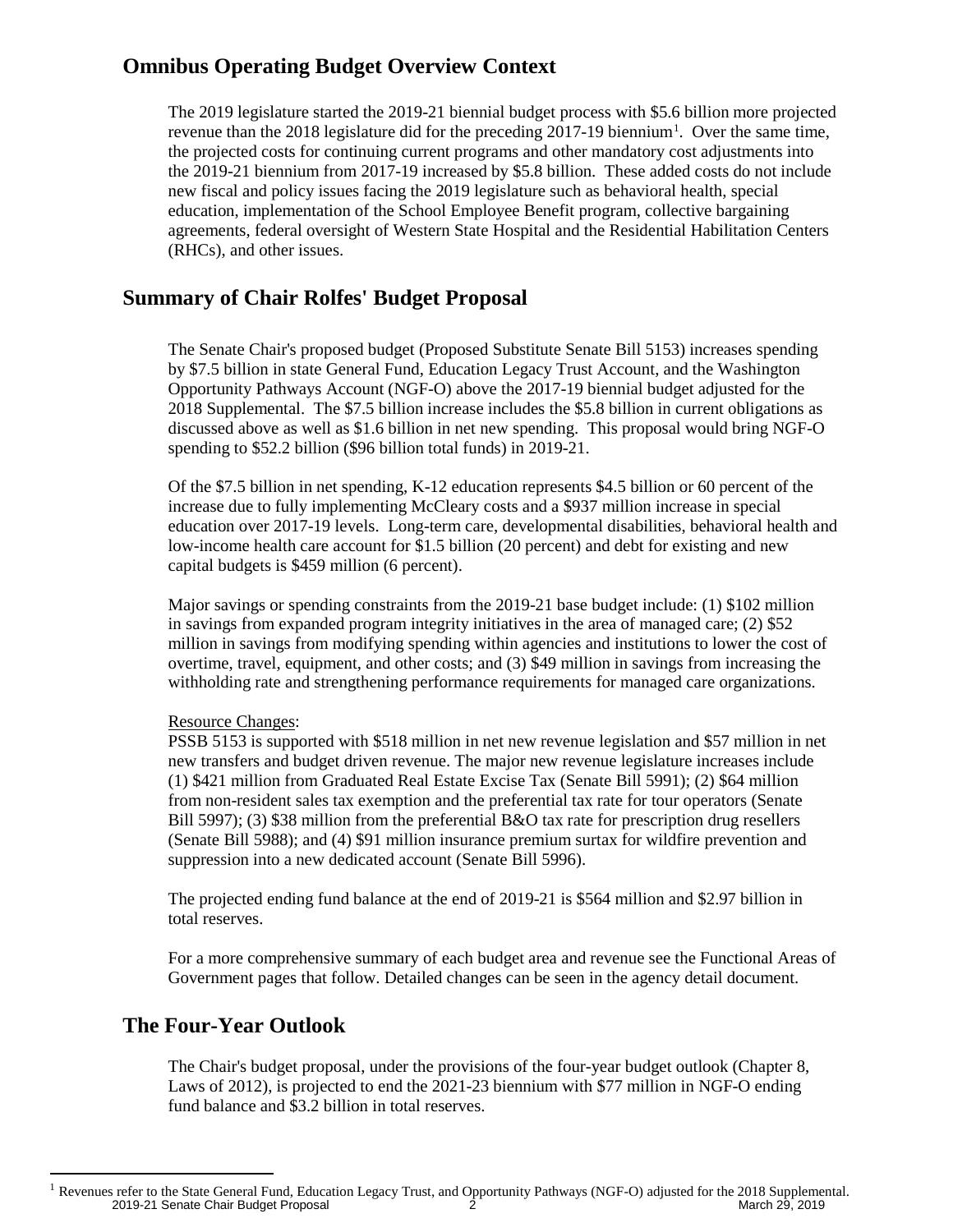#### **2019-21 Omnibus Operating Budget PSSB 5153 Senate Chair**

**Funds Subject to Outlook**

(Dollars in Millions)

|                                                                                             |                | 2017-19            |                    |                   | 2019-21  |              |               | 2021-23     |                               |
|---------------------------------------------------------------------------------------------|----------------|--------------------|--------------------|-------------------|----------|--------------|---------------|-------------|-------------------------------|
|                                                                                             | FY 2018        | FY 2019            | 2017-19            | FY 2020           | FY 2021  | 2019-21      | FY 2022       | FY 2023     | 2021-23                       |
| <b>Beginning Balance</b>                                                                    | 1,149          | 2,111              | 1,149              | 1,809             | 1,276    | 1,809        | 564           | 46          | 564                           |
|                                                                                             |                |                    |                    |                   |          |              |               |             |                               |
| <b>Current Revenues</b>                                                                     | 22,143         | 23,964             | 46,106             | 24,715            | 25,840   | 50,555       | 27,003        | 28,218      | 55,221                        |
| March 2019 Revenue Forecast                                                                 | 22,143         | 23,964             | 46,106             | 24,715            | 25,840   | 50,555       | 26,730        | 27,629      | 54,358                        |
| Addtl Revenue Based on 4.5% Growth Rate Assumption                                          | 0              | 0                  | 0                  | 0                 | 0        | 0            | 273           | 589         | 863                           |
| <b>Other Resource Changes</b>                                                               | $-198$         | $-607$             | -804               | 65                | 54       | 119          | 76            | 69          | 144                           |
| GF-S Transfer to BSA (1%)                                                                   | $-216$         | $-224$             | $-441$             | -243              | $-254$   | $-497$       | $-263$        | -272        | $-535$                        |
| GF-S Extraordinary Revenue to BSA                                                           | 0              | $-1,759$           | $-1,759$           | 0                 | 0        | 0            | 0             | 0           | $\mathbf 0$                   |
| Extraordinary Revenue from BSA to GF-S                                                      | 0              | 1,078              | 1,078              | 0                 | 0        | 0            | 0             | 0           | $\mathbf 0$                   |
| <b>CAFR Adjustments</b>                                                                     | -26            | 0                  | $-26$              | 0                 | 0        | 0            | 0             | 0           | $\mathbf 0$                   |
| Prior Period Adjustments                                                                    | 91             | 20                 | 111                | 20                | 20       | 41           | 20            | 20          | 41                            |
| Other Legislation                                                                           | 0              | 0                  | 0                  | 246               | 273      | 518          | 278           | 284         | 561                           |
| <b>Budget Driven Revenue</b>                                                                | 0              | $-3$               | -3                 | -9                | -9       | -17          | $-3$          | $-2$        | $-5$                          |
| <b>Fund Transfers</b>                                                                       | 59<br>$-105$   | 281<br>$\mathbf 0$ | 340<br>$-105$      | 51<br>$\mathbf 0$ | 24<br>0  | 75<br>0      | 43<br>0       | 38<br>0     | 82<br>$\mathbf 0$             |
| <b>McCleary Penalty Account</b>                                                             |                |                    |                    |                   |          |              |               |             |                               |
| <b>Total Revenues and Resources</b>                                                         | 23.094         | 25,468             | 46,451             | 26,590            | 27,170   | 52,484       | 27,642        | 28,333      | 55,929                        |
| <b>Enacted Appropriations</b>                                                               | 21,036         | 23,626             | 44,661             | 21,035            | 23,626   | 44,661       | 23,815        | 24,009      | 47,824                        |
| <b>Carryforward Level Adjustments</b>                                                       |                |                    |                    | 3,037             | 406      | 3,442        | 418           | 424         | 842                           |
| <b>Maintenance Level Total</b>                                                              |                | 87                 | 87                 | 660               | 1,742    | 2,402        | 2,586         | 2,927       | 5,512                         |
|                                                                                             |                |                    |                    |                   |          |              |               |             |                               |
| <b>Policy Level Total</b>                                                                   |                | 91                 | 91                 | 705               | 961      | 1,667        | 912           | 1,032       | 1,943                         |
| K-12 Education                                                                              | 0              | 11                 | 11                 | 94                | 118      | 212          | 77            | 78          | 155                           |
| <b>SEBB Rate</b>                                                                            | 0              | 0                  | 0                  | 105               | 224      | 329          | 253           | 255         | 509                           |
| Early Learning                                                                              | 0              | -3                 | -3                 | $\overline{4}$    | 17       | 21           | 39            | 34          | 73                            |
| <b>Higher Education</b>                                                                     | 0              | $\mathbf{1}$       | $\mathbf{1}$       | 79                | 104      | 183          | 160           | 167         | 327                           |
| Low Income Health Care                                                                      | 0              | 38                 | 38                 | $-31$             | $-139$   | $-170$       | $-149$        | -158        | $-307$                        |
| <b>Hospital Safety Net</b><br><b>Trueblood Lawsuit Fines</b>                                | 0<br>0         | 0<br>$-28$         | 0<br>$-28$         | 0<br>-48          | 0<br>-48 | 0<br>-96     | $-146$<br>-48 | -146<br>-48 | $-292$<br>$-96$               |
| Trueblood Settlement Agreement                                                              | 0              | $1\,$              | $\mathbf{1}$       | 38                | 38       | 76           | 52            | 52          | 104                           |
| <b>Behavioral Health</b>                                                                    | 0              | 6                  | 6                  | 53                | 62       | 115          | 81            | 84          | 166                           |
| Social & Health Services                                                                    | 0              | 11                 | 11                 | 19                | 18       | 37           | 16            | 17          | 33                            |
| Corrections                                                                                 | 0              | 12                 | 12                 | 21                | 27       | 48           | 25            | 24          | 49                            |
| All Other                                                                                   | 0              | 43                 | 43                 | 115               | 99       | 215          | 26            | 74          | 100                           |
| Debt Service                                                                                | 0              | $\mathbf 0$        | 0                  | $\overline{4}$    | 41       | 46           | 116           | 184         | 300                           |
| Compensation                                                                                | 0              | $\mathbf{1}$       | 1                  | 251               | 401      | 652          | 410           | 413         | 823                           |
| <b>Reversions</b>                                                                           | -53            | $-145$             | -198               | $-124$            | $-129$   | $-252$       | $-134$        | $-137$      | $-271$                        |
| <b>Revised Appropriations</b>                                                               | 20,983         | 23,659             | 44,641             | 25,314            | 26,606   | 51,920       | 27,596        | 28,255      | 55,851                        |
| <b>Projected Ending Balance</b>                                                             |                | 1,809              | 1,809              |                   | 564      | 564          | 46            | 77          | 77                            |
|                                                                                             | 2,111          |                    |                    | 1,276             |          |              |               |             |                               |
| <b>Budget Stabilization Account</b>                                                         |                |                    |                    |                   |          |              |               |             |                               |
| <b>Beginning Balance</b>                                                                    | 1,638          | 1,369              | 1,638              | 1,794             | 2,086    | 1,794        | 2,409         | 2,752       | 2,409                         |
| GF-S Transfer to BSA (1%)                                                                   | 216            | 224                | 441                | 243               | 254      | 497          | 263           | 272         | 535                           |
| GF-S Extraordinary Revenue to BSA                                                           | 0              | 1,759              | 1,759              | 0                 | 0        | 0            | 0             | 0           | $\overline{0}$                |
| Extraordinary Revenue from BSA to GF-S<br><b>BSA Transfer to Pension Stabilization Acct</b> | 0<br>-463      | $-1,078$<br>-463   | $-1,078$<br>$-925$ | 0<br>0            | 0<br>0   | 0<br>0       | 0<br>0        | 0<br>0      | $\overline{0}$<br>$\mathbf 0$ |
| Appropriations from BSA                                                                     | $-41$          | $-41$              | $-82$              | 0                 | 1        | $\mathbf{1}$ | 0             | 0           | $\mathbf 0$                   |
| Prior Period Adjustments                                                                    | $\overline{2}$ | 0                  | 2                  | 0                 | 0        | 0            | 0             | 0           | $\mathbf 0$                   |
| <b>Interest Earnings</b>                                                                    | 16             | 23                 | 39                 | 49                | 68       | 117          | 80            | 94          | 175                           |
| <b>Budget Stabilization Account Ending Balance</b>                                          | 1,369          | 1,794              | 1,794              | 2,086             | 2,409    | 2,409        | 2,752         | 3,118       | 3,118                         |
|                                                                                             |                |                    |                    |                   |          |              |               |             |                               |
| <b>Total Reserves</b>                                                                       | 3,480          | 3,603              | 3,603              | 3,362             | 2,972    | 2,972        | 2,798         | 3,195       | 3,195                         |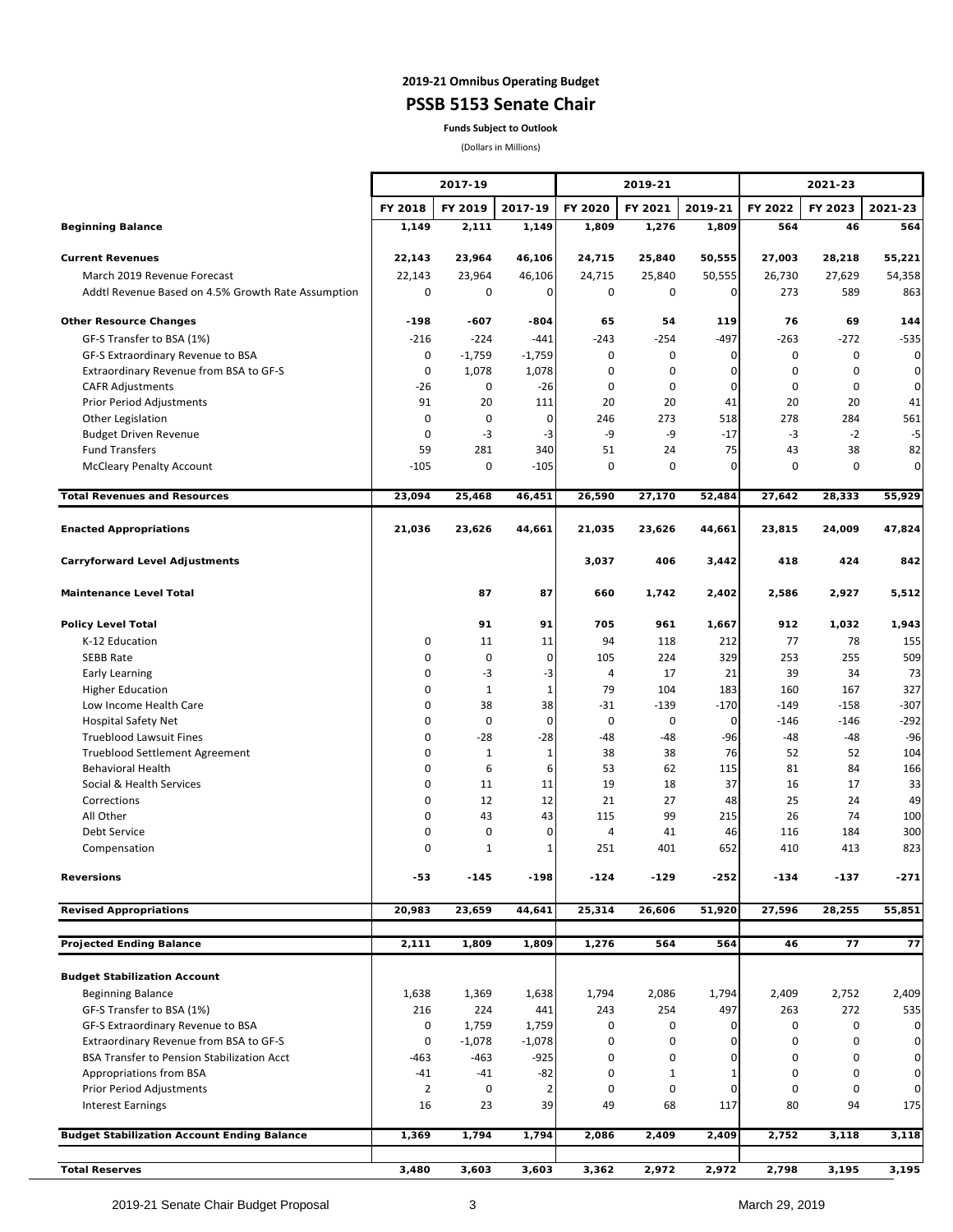#### **Functional Areas of Government**

#### <span id="page-5-0"></span>**K-12 Public Schools**

#### **Increases**

#### **MAINTENANCE LEVEL INCREASES - \$3.9 BILLION 2019-21 (\$3.6 BILLION 2021-23)**

Funding through maintenance level for K-12 is increased by \$3.9 billion, including \$2.1 billion for school employee salaries, \$497 million for cost of living adjustments, \$245 million for increases in enrollment, and \$759 million for special education.

#### **SCHOOL EMPLOYEE BENEFITS - \$507 MILLION 2017-19 (\$643 MILLION 2021- 23)**

Funding is provided for school employee health care benefits as provided by the School Employees' Benefits Board, beginning January 1, 2020. The per employee per month funded rates are \$994 in fiscal year 2020 and \$1,056 in fiscal year 2021.

#### **SPECIAL EDUCATION - \$156 MILLION 2019-21 (\$138 MILLION 2021-23)**

Funding is provided for (1) the implementation of Engrossed Second Substitute Senate Bill 5091 to increase the special education multiplier from 0.9609 to 1.0; (2) the special education safety net; and (3) the implementation of Substitute Senate Bill 5532 to provide advocates for the child, counselors to assist with transitional planning, and the establishment of an advisory committee. The new policy funding of \$156 million in the 2019-21 biennium is in addition to an increase of \$759 million through maintenance level.

#### **PARAEDUCATOR TRAINING - \$23 MILLION 2019-21 (\$1.6 MILLION 2021-2023)**

Funding is provided for comprehensive paraeducator training. Chapter 237, Laws of 2017 requires school districts to provide four days of training to all paraeducators in a fundamental course of study on paraeducator standards of practice.

#### **INSTITUTIONAL EDUCATION - \$4.8 MILLION 2019-21 (\$6.0 MILLION 2021-23)**

Funding is provided for the implementation of Engrossed Second Substitute Senate Bill 5091 to provide excess cost allocations for students with disabilities in institutional education programs.

#### **HIGHLY CAPABLE UNIVERSAL SCREENINGS - \$3.8 MILLION 2019-21 (\$3.8 MILLION 2021-2023)**

Funding is provided for the implementation of Substitute Senate Bill 5354 to provide universal highly capable screenings for students at least once between second and sixth grade.

#### **STUDENT SAFETY AND WELL-BEING - \$2.9 MILLION 2019-21 (\$2.9 MILLION 2021-2023)**

Funding is provided for the state safety center at the Office of the Superintendent of Public Instruction and to establish regional safety and mental well-being centers at each of the nine educational service districts.

#### **EXPANDING CAREER AND TECHNICAL EDUCATION PROGRAMS - \$2.5 MILLION 2019-21 (\$2.5 MILLION 2021-2023)**

Funding is provided to expand career and technical education programs, specifically core plus programs, for aerospace and maritime trades and to allow for appropriate coordination of regional cross-industry networks at the educational service districts.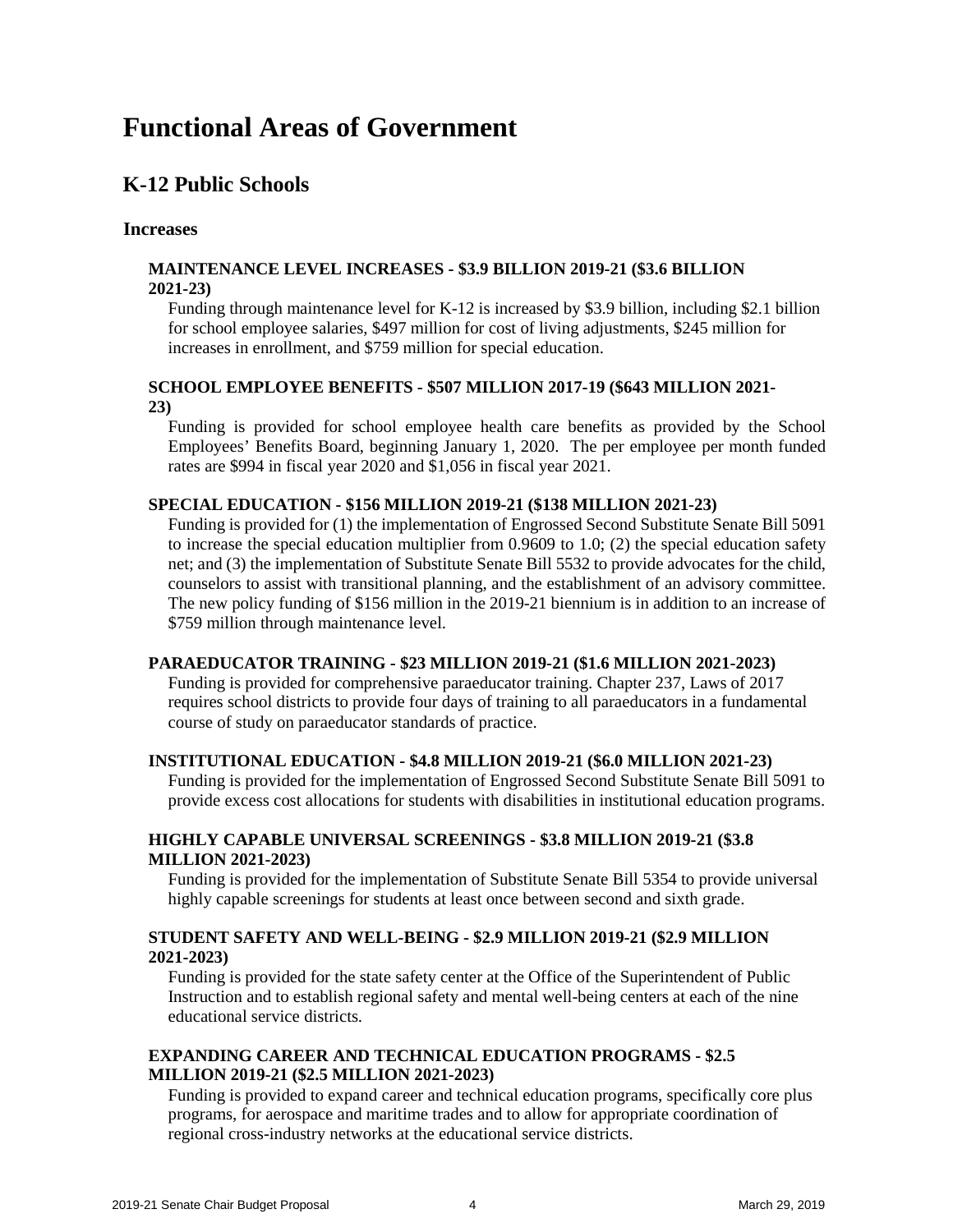#### **CENTER FOR CHILDHOOD DEAFNESS AND HEARING LOSS - \$1.6 MILLION 2019-21 (\$1.6 MILLION 2021-2023)**

Funding is provided to expand the Washington career academy, to increase staffing for nutrition services and transportation, and provide a social worker.

#### <span id="page-6-0"></span>**Behavioral Health**

#### **Increases**

#### **HOSPITAL OPERATIONS - \$55.0 MILLION 2019-21 (\$40.0 MILLION 2021-23)**

Funding is provided to cover increased staffing costs necessary for the current state hospital operations at Western State Hospital, Eastern State Hospital, and the Child Study and Treatment Center.

#### **TRUEBLOOD SETTLEMENT - \$69.4 MILLION 2019-21 (\$114.8 MILLION 2021- 23)**

Funding is provided for services required for phase one of the settlement agreement under Trueblood et al v. DSHS concerning the provision of inpatient forensic services within courtmandated timelines.

#### **WESTERN STATE HOSPTAL SAFETY MEASURES - \$21.9 MILLION 2019-21 (\$22.2 MILLION 2021-23)**

Funding is provided to improve the safety for patients and staff through increased training, more security guards, enclosure of nursing stations, and the implementation of a STAR ward for patients with increased behavioral issues.

#### **COMMUNITY LONG-TERM INPATIENT BEDS - \$58.0 MILLION 2019-21 (\$69.6 MILLION 2021-23)**

Funding is provided to contract with private community hospital and evaluation and treatment beds to provide long-term inpatient care for individuals on 90 and 180 day commitments. These beds are intended to replace beds at the state hospitals over time.

#### **ENHANCED DISCHARGE PLACEMENTS - \$22.7 MILLION 2019-21 (\$61.1 MILLION 2021-23)**

Funding is provided for enhanced bed rates to create available beds in settings such as adult family homes, assisted living facilities, enhance service facilities, nursing homes to create discharge placements for individuals coming out of the state hospitals.

#### **EXPANDED COMMUNITY SERVICES AND BEDS - \$25.9 MILLION 2019-21 (\$38.3 MILLION 2021-23)**

Funding is provided for services and beds in the community to meet increased needs and provide more appropriate services for individuals with behavioral health needs. Services include items such as intensive outpatient treatment, clubhouses, intensive behavioral health facilities, wraparound services, assertive community treatment, and suicide prevention.

#### **Savings or Decreases**

#### **TRUEBLOOD FINES - \$96 MILLION SAVINGS 2019-21 (\$96 MILLION SAVINGS 2021-23)**

Savings are assumed based on provision of the services required by the settlement agreement pursuant to Trueblood et al v. DSHS concerning the provision of inpatient forensic services within court-mandated timelines.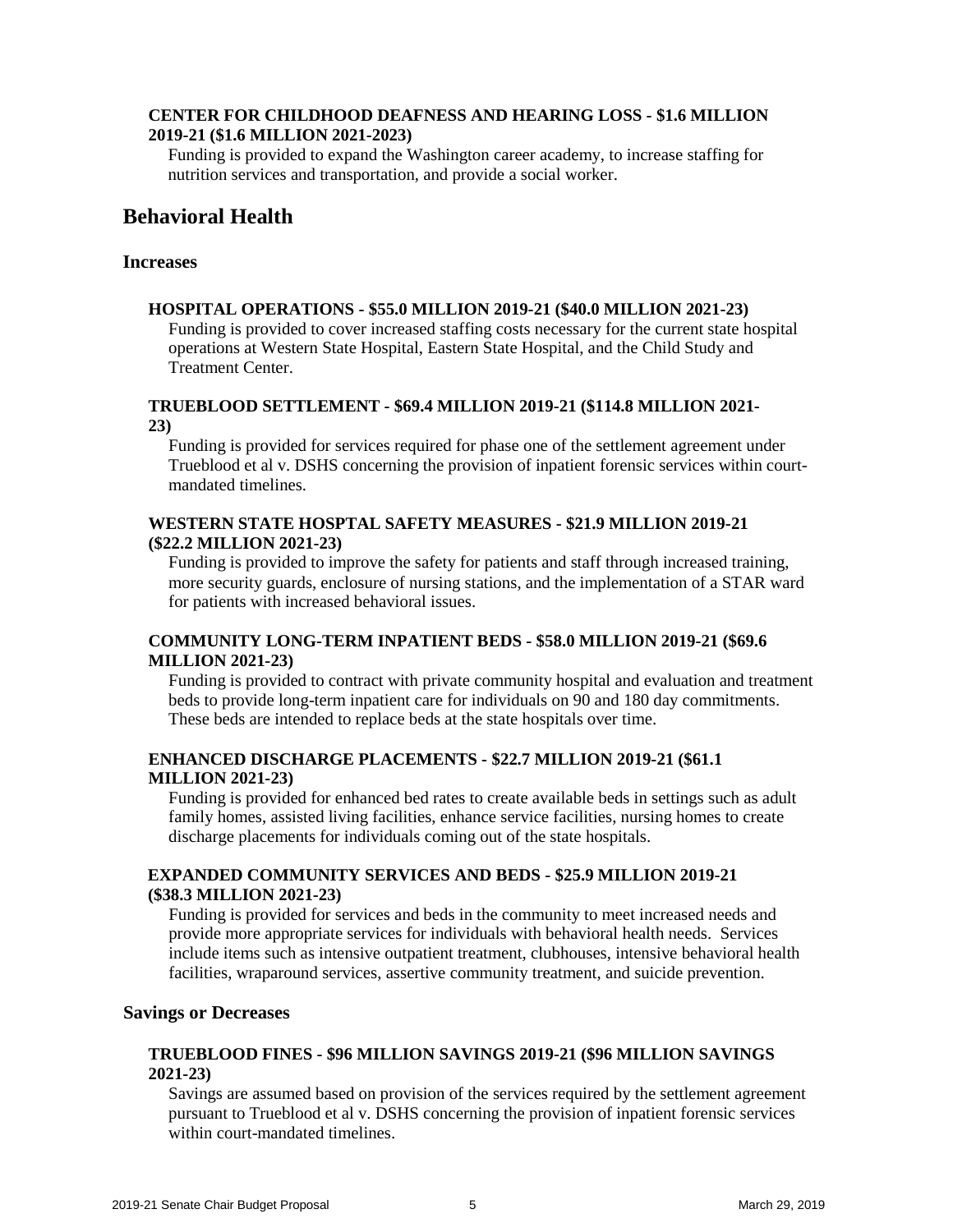#### **BEHAVIORAL HEALTH ORGANIZATION RESERVES - \$40 MILLION SAVINGS 2019 and \$35 MILLION SAVINGS 2019-21**

Funding is returned to the state as required by contracts with the Behavioral Health Organizations (BHOs) as they transition into a fully integrated managed care system. Five BHOs are scheduled to cease services in fiscal year 2019 with the last three ending January 1, 2020.

#### **INSTITUTION FOR MENTAL DISEASE (IMD) WAIVER - \$16.2 MILLION SAVINGS 2019-21 (\$34.0 MILLION SAVINGS 2021-23)**

Savings are assumed by requiring the Health Care Authority to obtain a federal waiver from the Centers for Medicare and Medicaid Services to allow services in an IMD to receive federal match dollars based on an average of 30 days rather than the current 15-day maximum.

#### <span id="page-7-0"></span>**Higher Education**

#### **Increases**

#### **STATE NEED GRANT AND WA COLLEGE PROMISE - \$98 MILLION 2019-21 (\$259 MILLION 2021-23)**

Funding is provided to the Student Achievement Council to increase the number of students served annually by the State Need Grant and to implement Engrossed Second Substitute Senate Bill 5393 (College Promise Scholarship). The number of students served is expected to increase by 6,000 each year in 2020 and 2021. Additional funding is assumed in the outlook to eliminate the waiting list beginning in 2022.

#### **FOUNDATIONAL SUPPORT - \$43 MILLION 2019-21 (\$36 MILLION 2021-23)**

Additional state funds are provided to the institutions of higher education for employee compensation, academic program enhancements, student support services, and other institutional priorities that maintain a quality academic experience for Washington students.

#### **WSU MEDICAL SCHOOL - \$10.8 MILLION 2019-21 (\$14.4 MILLION 2021-23)**

Full funding is provided for 240 students at the Elson S. Floyd College of Medicine by providing state funds for 60 third-year and 60 fourth-year students. This allows previously funded cohorts of first and second-year students to complete their education.

#### **OPPORTUNITY SCHOLARSHIP MATCH AND ADJUSTMENT - \$9.3 MILLION 2019-21 (\$1.7 MILLION 2021-23)**

Funding is provided to match private contributions to the Washington Opportunity Scholarship expected in fiscal year 2019 and to restore full College Bound Scholarship awards for Opportunity Scholarship recipients. The Opportunity Scholarship program provides scholarships to students who have received their high school diploma or General Education Diploma (GED) in Washington State and are pursuing a degree in science, math, technology, engineering or health care.

#### **BEHAVIORAL HEALTH WORKFORCE - \$4.3 MILLION 2019-21 (\$4.3 MILLION 2021-23)**

Funding is provided for 1) the University of Washington to offer additional psychiatry residency positions; 2) the Student Achievement Council to create a new behavioral health professional conditional scholarship for students who commit to working in behavioral health fields in state hospitals and state behavioral health community sites; and 3) the Puget Sound Welcome Back Center at Highline College to create a grant program for internationally trained individuals seeking employment in the behavioral health field in Washington state.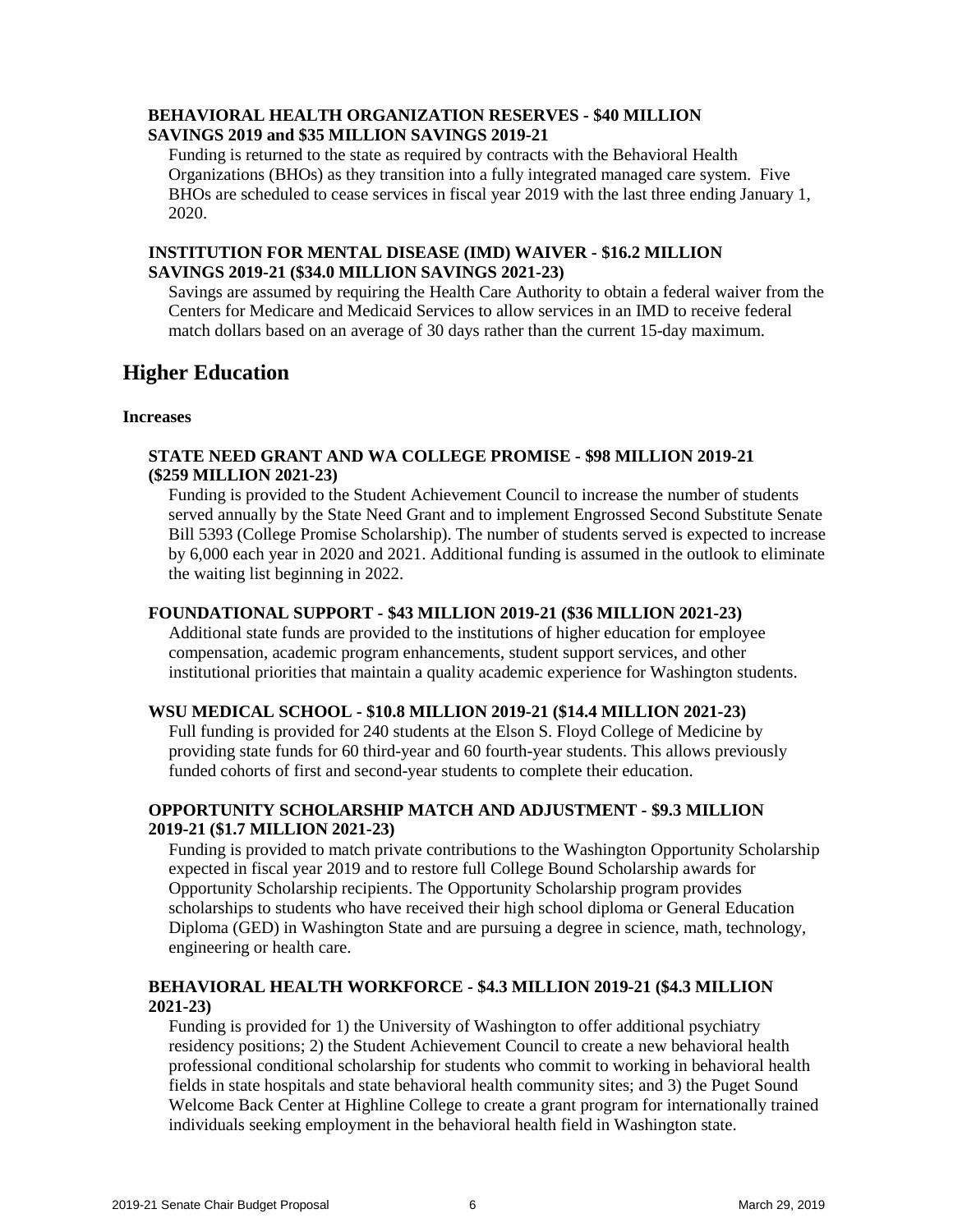#### **YOUTH TELEHEALTH PROGRAM - \$2.7 MILLION 2019-21 (\$2.4 MILLION 2021-23)**

Pursuant to Engrossed Substitute Senate Bill 5389 (Telehealth program/youth), funding is provided to the University of Washington School of Medicine to design a training curriculum and training delivery system for middle, junior high, and high school staff to identify students at risk for substance abuse, violence, or youth suicide in schools.

#### **CAMCET FACILITY CLEAN ENERGY OPERATIONS - \$2 MILLION 2019-21 (\$2 MILLION 2021-23)**

Funding is provided to the University of Washington for shared clean energy research instrumentation and testbed operations at the Center for Advanced Materials and Clean Energy Technologies (CAMCET) facility.

#### <span id="page-8-0"></span>**Low-Income Medical Assistance**

#### **Increases**

#### **MAINTENANCE LEVEL ADJUSTMENTS - \$483.7 MILLION 2019-21 (\$987.5 MILLION 2021-23)**

Funding is provided for maintenance level, forecasted adjustments, including increases to managed care rates for all eligibility groups.

#### **DENTAL SAVINGS RESTORATION - \$11.3 MILLION 2019-21 (\$10.3 MILLION 2021-23)**

Funding is provided to restore unachieved emergency dental savings that were anticipated from moving from a fee-for-service to a managed care dental program.

#### **ALL PAYER CLAIMS DATABASE - \$5.2 MILLION 2019-21 (\$5.1 MILLION 2021- 23)**

Funding is provided to transition the All Payer Claims Database from the Office of Financial Management to the Health Care Authority.

#### **ADULT CHIROPRACTIC CARE - \$5.1 MILLION 2019-21 (\$6.8 MILLION 2021-23)**

Funding is provided for adult chiropractic care benefit for spinal pain beginning January 1, 2020.

#### **COMPACT OF FREE ALLIANCE DENTAL PROGRAM - \$1.8 MILLION 2019-21 (\$1.4 MILLION 2021-23)**

Funding is provided for a dental premium assistance program for Washington residents who are citizens of the Republic of the Marshall Islands, the Federal States of Micronesia, or the Republic of Palau.

#### **REPRODUCTIVE HEALTH CARE - \$1.6 MILLION 2019-21 (\$5.1 MILLION 2021- 23)**

Funding is provided to implement a program similar to Take Charge for individuals who would be eligible for reproductive health care coverage except for their immigration status.

#### **Savings or Decreases**

#### **HOSPITAL SAFETY NET ASSESSMENT - \$292 MILLION SAVINGS 2021-23**

The Hospital Safety Net Assessment (HSNA) program is a funding mechanism that allows assessments to be collected from hospitals. These assessments are used in combination with federal funds for increased payments to hospitals. Under current law, the HSNA will sunset in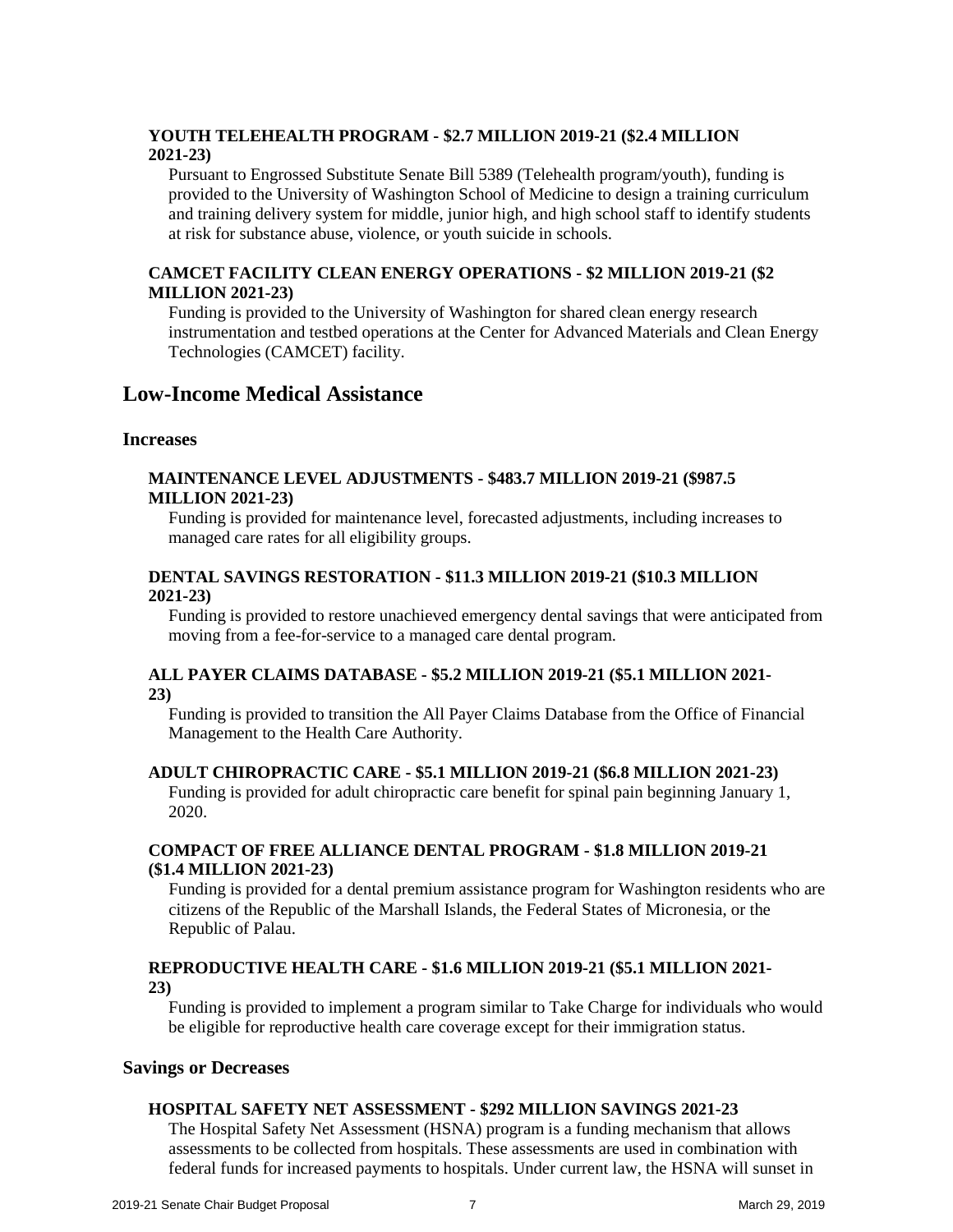2021. The sunset is extended to 2023. Savings are achieved by allowing the state to use Safety Net funds in lieu of the state general fund for Medicaid hospital services. Payments to hospitals are maintained and the family physician residency program and integrated, evidence-based psychiatry residency at the University of Washington Medical Center are continued.

#### **MANAGED CARE PERFORMANCE - \$49 MILLION SAVINGS 2019-21 (\$67 MILLION SAVINGS 2021-23)**

Managed care organizations (MCO) provide services to approximately 85 percent of the Medicaid clients in Washington State. In the 2019-21 biennium, approximately \$11 billion will be expended in managed care premiums. Funding is made contingent upon MCO performance in three common measures and four individual measures.

#### **PROGRAM INTEGRITY - \$101.8 MILLION SAVINGS 2019-21 (\$139.5 MILLION SAVINGS 2021-23)**

Washington State's Medicaid program has shifted from a primarily fee-for-service to a managed care delivery system. Since this change occurred, organizationally, the oversight function for fraud, waste, and abuse has not similarly shifted to keep up with the change in delivery systems. Staffing is provided to assist Health Care Authority align with recommendations from the Center for Medicare and Medicaid Services to provide appropriate managed care oversight.

#### <span id="page-9-0"></span>**Long-Term Care, Developmental Disabilities**

#### **INCREASES**

#### **MAINTENANCE LEVEL CASELOAD ADJUSTMENTS - \$229 MILLION 2019-21 (\$372.7 MILLION 2021-23)**

Funding is provided for maintenance level adjustments based on the February 2019 caseload forecast for long-term care and developmental disabilities, including caseload and workload adjustments (\$117.5 million), utilization (\$60.6 million), and the FY 2021 nursing home rebase (\$50.8 million).

#### **COLLECTIVE BARGAINING AGREEMENTS - \$132.7 MILLION 2019-21 (\$192.4 MILLION 2021-23)**

Funding is provided to implement the 2019-21 collective bargaining agreements with in-home care providers (\$72.4 million) and adult family homes (\$37.6 million), and for the home care agency provider parity (\$22.8 million).

#### **ENHANCED COMMUNITY RESIDENTIAL RATE - \$17.7 MILLION 2019-21 (\$28.6 MILLION 2021-23)**

Funding is provided to increase the rate for community residential service providers in supported living, group homes, and licensed staffed residential homes. The funding provided is sufficient for the statewide minimum wage adjustment established in Initiative 1433.

#### **ASSISTED LIVING FACILITY RATES - \$10 MILLION 2019-21 (\$10.5 MILLION 2021-23)**

Funding is provided for a contracted provider rate increase for employees in assisted living facilities (ALFs). The funding is equivalent to a 6 percent increase in the FY 2019 weighted daily rate. Adult Residential Care (ARC) facilities and Enhanced Adult Residential Care (EARC) facilities that serve DDA clients and are licensed as ALFs are included in the rate increase.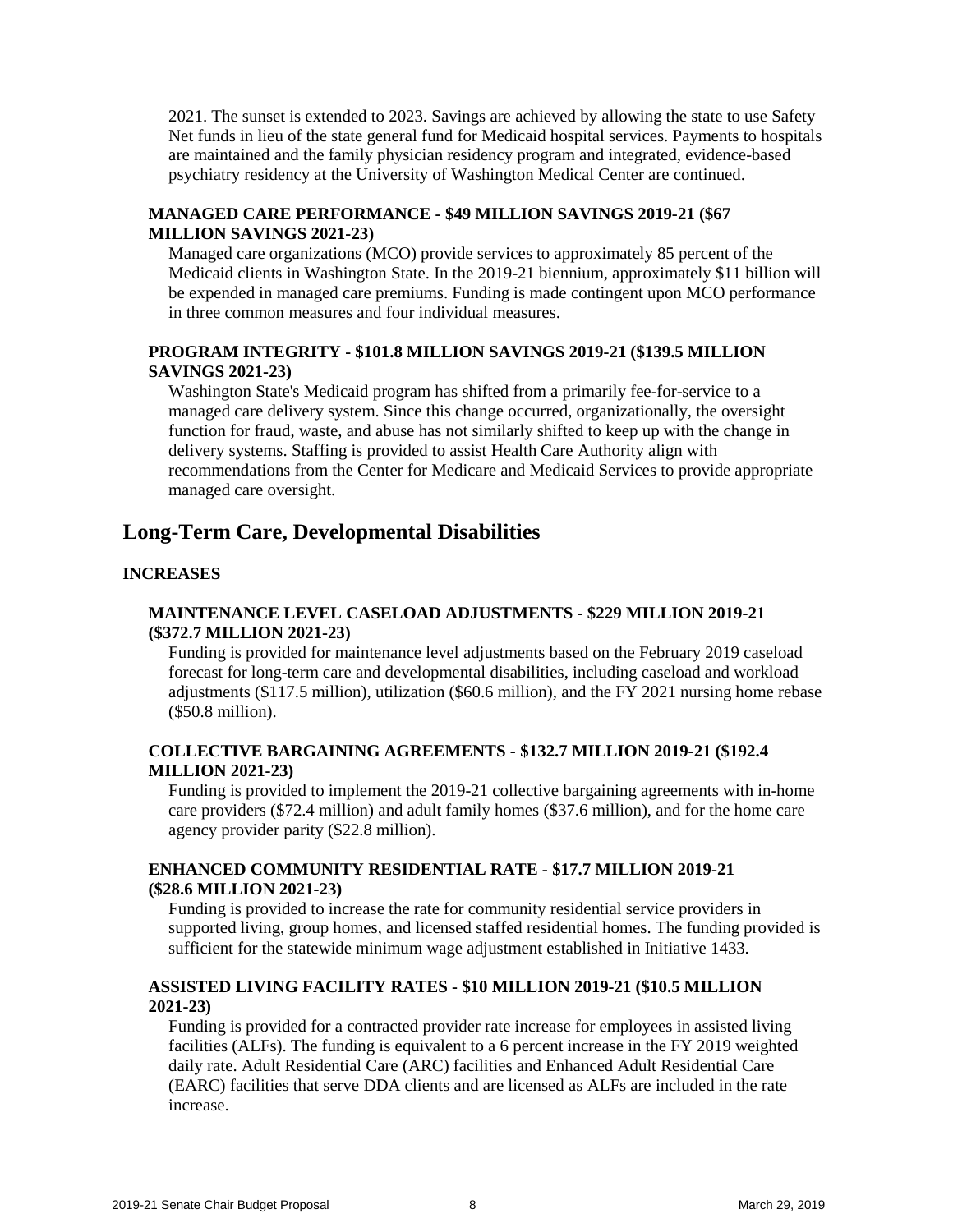#### **RHC MEDICAID COMPLIANCE - \$12.6 MILLION 2019-21 (\$10.6 MILLION 2021- 23)**

Funding is provided for additional staff at the Residential Habilitation Centers (RHCs) and State Operated Living Alternatives (SOLAs) related to compliance with Centers for Medicare and Medicaid Services (CMS) requirements for active treatment, client safety, governing body and management, and client rights for Intermediate Care Facilities (ICFs).

#### **COMPLETE SOLA COMMUNITY OPTIONS - \$6.4 MILLION 2019-21 (\$10.5 MILLION 2021-23)**

Funding is provided to complete the move of 47 clients from the RHCs into community settings. Clients will phase into State Operated Living Alternative (SOLA) placements over a three-year period, ending in FY 2021.

#### **ELECTRONIC VISIT VERIFICATION - \$6.4 MILLION 2019-21 (\$6.8 MILLION 2021-23)**

Funding is provided to assist home care agencies to implement the Electronic Visit Verification system in compliance with the federal 21st Century Cures Act. The Act requires the system to be in effect by January 1, 2020 or states will receive a federal Medicaid match rate reduction from 0.25 percent in 2020, and up to 1 percent by 2024.

#### **COMMUNITY OPTIONS FOR DEVELOPMENTAL DISABILITY CLIENTS IN HOSPITALS - \$6.3 MILLION 2019-21 (\$10.3 MILLION 2021-23)**

Funding is provided for 25 State Operated Living Alternatives placements for the transition of clients to an alternative community setting that meets their needs and preferences, when a provider is unable to manage the client's care after crisis stabilization services have been offered, pursuant to Engrossed Second Substitute Senate Bill 5483 (developmental disability services).

#### **COMMUNITY RESPITE** - **\$5.3 MILLION 2019-21 (\$5.5 MILLION 2021-23)**

Funding is provided to expand beds for Overnight Planned Respite Services (OPRS) for adults and Enhanced Respite Services (ERS) for children by six beds each (\$4.4 million); and to increase the daily rate for existing beds for OPRS and ERS (\$900,000).

#### **SAVINGS/COST AVOIDANCE**

#### **SUPPORTED LIVING SAFETY NET ASSESSMENT - \$20.3 MILLION SAVINGS 2019-21 (\$20.3 MILLION SAVINGS 2021-23)**

Savings are assumed pursuant to Senate Bill 5990 (safety net assessment), which adds community residential businesses, including supported living providers, to the public utility tax. Revenue collected from the tax, in combination with federal matching funds, are to be used for payments to community residential businesses. Savings are achieved by using funds from the tax in lieu of the state general fund for a portion of the enhanced community residential rate adjustment.

#### **NURSING HOME DISCHARGE - \$15.8 MILLION SAVINGS 2019-21 (\$34.7 MILLION SAVINGS 2021-23)**

Savings are assumed from the addition of staff who will facilitate the discharge of clients from nursing homes into community settings.

#### **INDIRECT STAFF FUNDING - \$14.3 MILLION SAVINGS 2019-21 (\$24.3 MILLION SAVINGS 2021-23)**

Savings are captured from the removal of funding for additional indirect staff at maintenance level for workload growth associated with anticipated caseload growth in long-term care and developmental disabilities settings.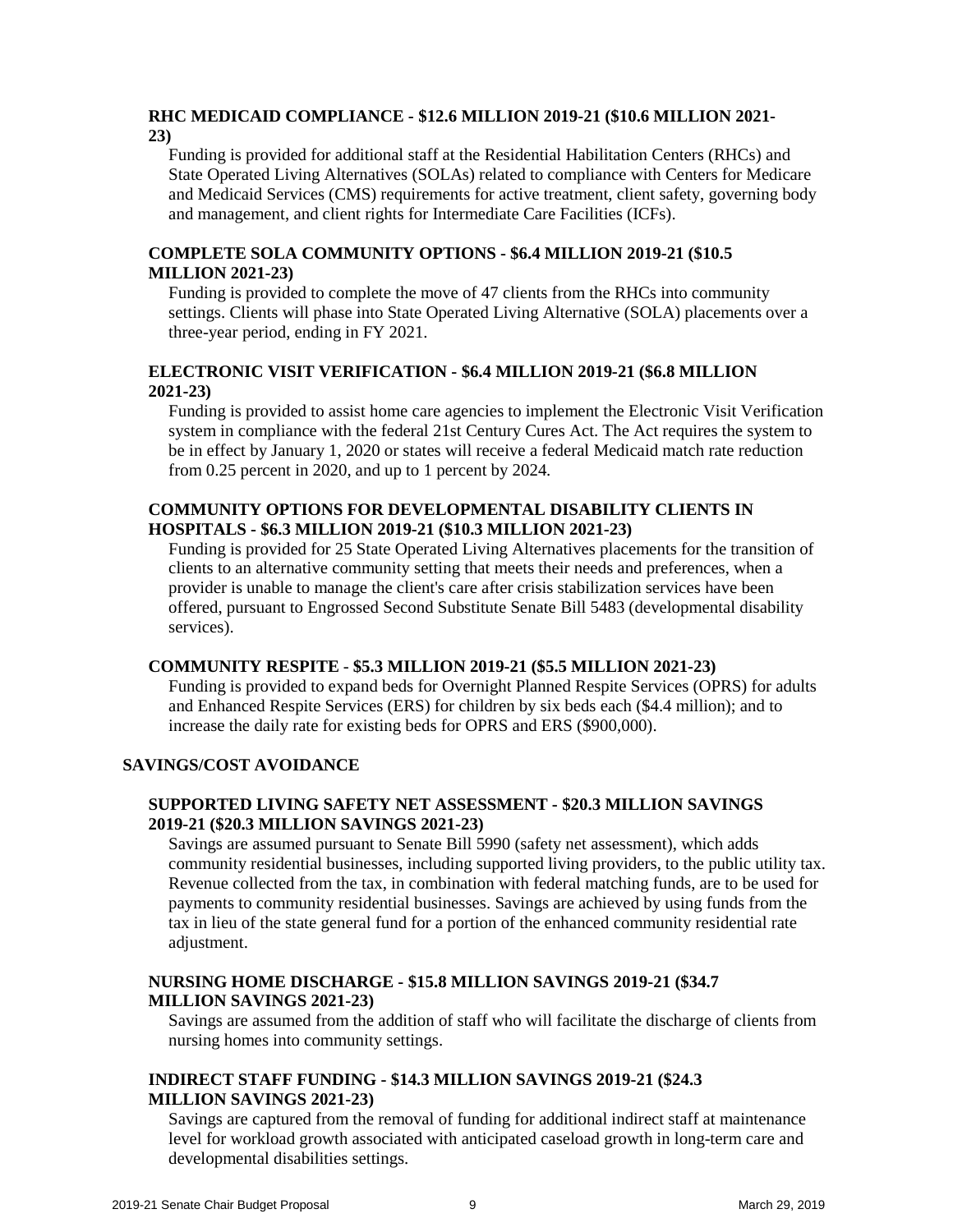#### **UPDATED "FACILITY" DEFINITION IN ADULT PROTECTIVE SERVICES - \$10.7 MILLION COST AVOIDANCE 2019-21 (\$11 MILLION COST AVOIDANCE 2021-23)**

Cost avoidance is captured as a result of removing Department of Health licensed or certified facilities from the definition of "facility," pursuant to Engrossed Second Substitute Senate Bill 5432 (Behavioral Health/Integrate). This step is a reversal of a maintenance level step that adds funding for the expanded definition of "facility," pursuant to Chapter 201, Laws of 2018.

#### **SUPPORTED LIVING INVESTIGATORS - \$2.3 MILLION SAVINGS 2019-21 (\$2.5 MILLION SAVINGS 2021-23)**

Net savings are captured pursuant to Senate Bill 5359 (Supported Living/Investigate), which provides fee authority for supported living providers to cover oversight and investigation costs for clients residing in supported living settings. Provider rates are increased to cover the cost of the fee, which is eligible for federal matching funds, resulting in a net General Fund-State savings when combining the Developmental Disabilities Administration and Aging and Long-Term Support Administration.

#### <span id="page-11-0"></span>**Economic Services**

#### **INCREASES**

#### **DIVERSION CASH ASSISTANCE - \$3.4 MILLION 2019-21 (\$7.1 MILLION 2021-23)**

Funding made available as a result of underspending in WorkFirst partner contracts is reallocated to the Diversion Cash Assistance program to provide temporary cash assistance to approximately 131 additional families per month to prevent them from having to participate in the Temporary Assistance for Needy Families (TANF) program.

#### **NATURALIZATION PROGRAM - \$1.8 MILLION 2019-21 (\$3.6 MILLION 2021-23)**

Funding is provided for the Naturalization Services Program to assist an additional 1,600 individuals per year to become United States citizens.

#### **PREGNANT WOMEN ASSISTANCE - \$300 THOUSAND 2019-21 (\$627 THOUSAND 2021-23)**

Funding is provided to increase the Pregnant Women Assistance monthly grant amount from a maximum of \$197 to a maximum of \$363 per month.

#### **SAVINGS**

#### **WORKFIRST ACTIVITIES - \$4.1 MILLION SAVINGS 2019-21**

A one-time savings to the general fund is achieved by utilizing available fund balance in the Administrative Contingency Account for WorkFirst activities.

#### <span id="page-11-1"></span>**Department of Children, Youth, and Families**

#### <span id="page-11-2"></span>**Children and Families Services**

#### **INCREASES**

#### **BEHAVIORAL REHABILITATION SERVICES - \$26.7 MILLION 2019-21 (\$32.3 MILLION 2021-23)**

Funding is provided to increase behavioral rehabilitation services (BRS) rates and to modify the rate structure from one based on acuity level to placement setting. The department shall implement this new rate structure in accordance with the methodology outlined in the December 2018 rate study.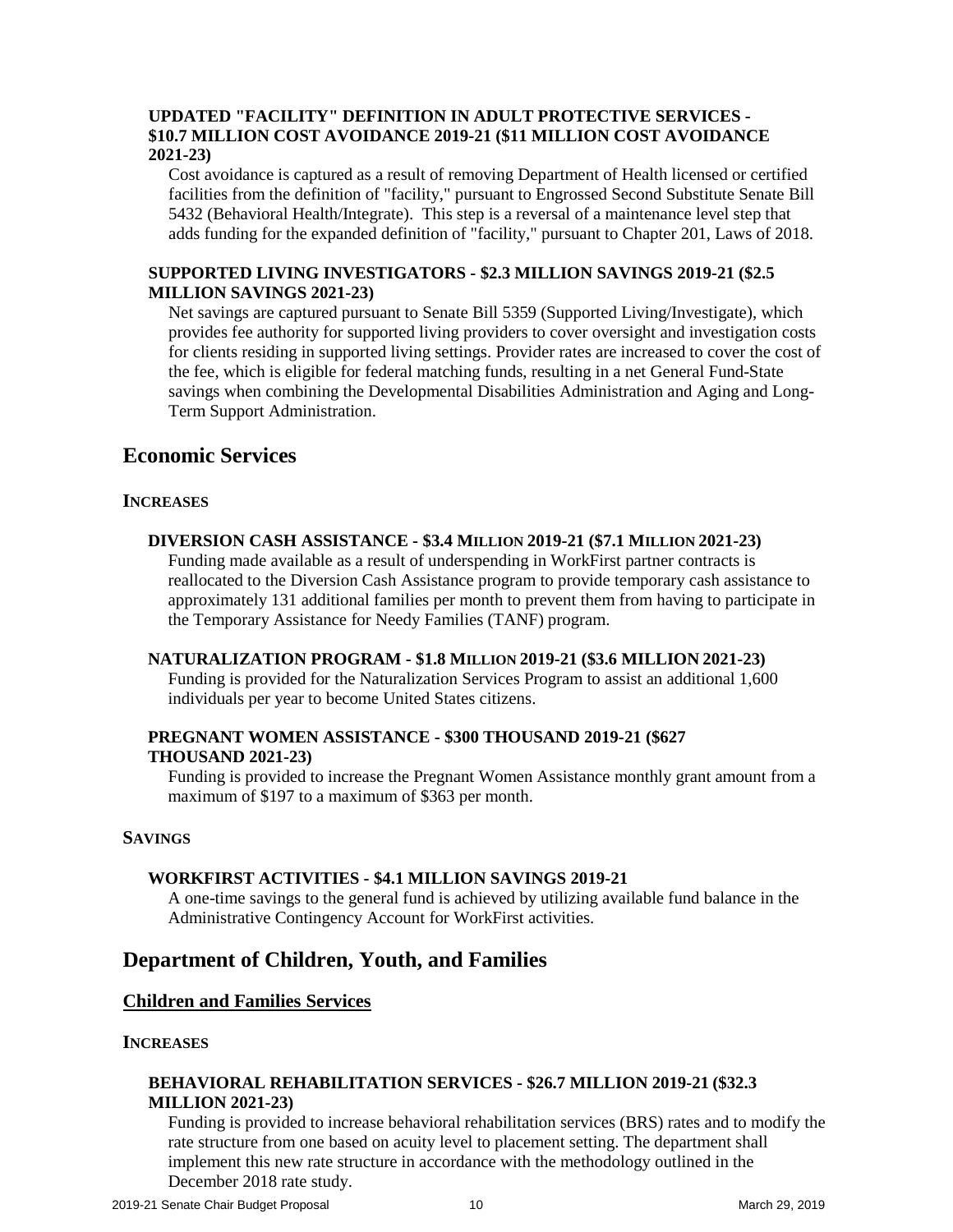#### **CHILD WELFARE LEGAL SERVICES - \$10.2 MILLION (GENERAL FUND-FEDERAL)**

Federal funding is provided in response to recent federal guidance that allows the use of Title IV-E funding for legal representation services of eligible parents and children involved in the child welfare system. A corresponding reduction to the general fund is assumed in the Office of Public Defense (OPD) and the Office of Civil Legal Aid (OCLA). The department must implement an interagency agreement with OPD and OCLA for the use of these federal funds.

#### **FAMILIES FIRST PREVENTION SERVICES - \$7.6 MILLION 2019-21 (GENERAL FUND-FEDERAL)**

Federal funding made available via passage of the federal Families First Prevention Services Act is provided to expand evidence-based programs aimed toward foster care placement prevention.

#### **TREEHOUSE - \$3.5 MILLION 2019-21 (\$7.5 MILLION 2021-23)**

Funding is provided to expand the Treehouse Graduation Success Program to help increase foster youth graduation rates.

#### **CHILD WELFARE HOUSING ASSISTANCE - \$1.5 MILLION 2019-21 (\$766 THOUSAND 2021-23)**

Pursuant to Second Substitute Senate Bill 5718 (child welfare housing assistance), funding is provided to implement a Child Welfare Housing Assistance Pilot Program to provide housing vouchers, rental assistance, navigation, and other support services to eligible families. The pilot program expires on June 30, 2022.

#### <span id="page-12-0"></span>**Early Learning**

#### **INCREASES**

#### **CHILD CARE RATE INCREASES - \$83.4 MILLION 2019-21 (\$73.9 MILLION 2021-23)**

Funding is provided for the following:

- \$52.8 million (\$62.3 million 2021-23) for costs associated with the collective bargaining agreement, including but not limited to:
	- o base rates increase for licensed family home providers in fiscal year 2020 to a level that achieves access for subsidy consumers to 55 percent of the licensed family home child care market at Level 3, plus a 6 percent base rate increase in fiscal year 2021;
	- o tiered reimbursement increases for Level 3 and Level 4 of 2 percentage points;
	- o hourly wage rate increases for Family, Friend, and Neighbor providers (\$0.05 per hour in fiscal year 2020 and 4 percent in fiscal year 2021);
	- o removing the cap on the non-standard hours bonus;
	- o a \$500 per provider increase to the quality improvement awards for Levels 3 through 5, and
	- o additional health care premium coverage.
- \$30.5 million (\$40.7 million 2021-23) to increase all child care subsidy rates in order to achieve, at Level 3, access for subsidy consumers to 55 percent of the child care market in fiscal year 2020 and to achieve access to 60 percent of the child care market in fiscal year 2021. These rate increases are additive to the increases provided to licensed family home providers in the collective bargaining agreement.

#### **EARLY CHILDHOOD EDUCATION AND ASSISTANCE PROGRAM - \$25.4 MILLION 2019-21 (\$53 MILLION 2021-23)**

Funding is provided for additional investments in the Early Childhood Education and Assistance Program (ECEAP), including: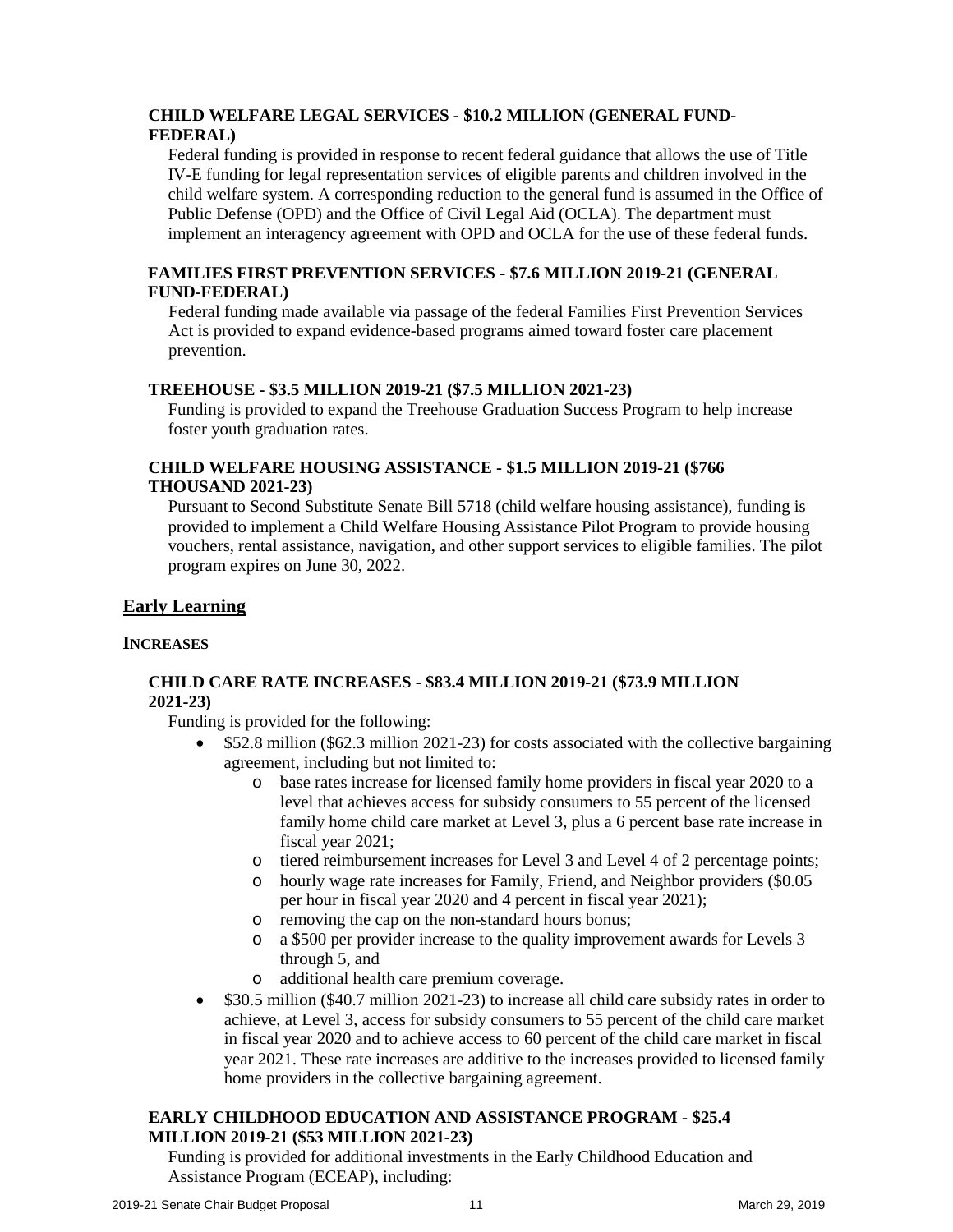- \$12.7 million (\$17.0 million 2021-23) to add 380 full day slots in fiscal year 2020 and an additional 380 full day slots in fiscal year 2021, for a total of 760 full day slots.
- \$13.0 million (\$13.3 million 2021-23) for a 3 percent increase to the partial day ECEAP rate and for full and extended day costs associated with child care rate increases implemented in February 2019 in response to receipt of additional federal Child Care Development Funds.
- \$23.1 million in fiscal year 2023 for 2,877 partial day slots to meet the entitlement in the 2022-23 school year.

#### **HOME VISITING - \$10 MILLION 2019-21 (\$10 MILLION 2021-23)**

State funding is provided, along with federal match made available via the federal Families First Prevention Services Act, to expand the home visiting program to serve an additional 830 families beginning in fiscal year 2020. This program provides visits in the home to educate expectant and new parents about prenatal care, infant care, child development, and parenting skills.

#### **ECLIPSE PROGRAM - \$4.3 MILLION 2019-21**

One-time funding is provided in the 2019-21 biennium to continue delivering the Early Childhood Intervention Prevent Services (ECLIPSE) program, which provides early intervention and treatment services for children exposed to environmental, familial, and biological risk factors that impact development, behavior, and mental health.

#### **EARLY ACHIEVERS - \$5.8 MILLION GENERAL FUND-FEDERAL**

Available federal funding is utilized to increase coaching support and needs-based grants in the Early Achievers program.

#### **CHILDREN'S MENTAL HEALTH - \$2.1 MILLION 2019-21 (\$6 MILLION 2021-23)**

Funding is provided pursuant to Second Substitute Senate Bill 5903 (children's mental health) for the department to develop an infant and early childhood mental health consultation model for children ages birth to five. The model must include a workforce development plan that addresses initial training and ongoing professional development for infant and early childhood mental health consultants. The department is required to provide the model to the Governor and the Legislature by November 1, 2019 and to implement the model in at least two regions by July 1, 2020 with statewide implementation by December 31, 2023.

#### **SUPPORTIVE VISITATION - \$1 MILLION 2019-21 (\$1 MILLION 2021-23)**

Funding is provided to implement the supportive visitation model jointly developed by the University of Washington and the department for children in foster care. This model uses a manualized curriculum and incorporates trained visit navigators to provide a structured and positive visitation experience for children and their parents.

#### **FACILITATED PLAY GROUPS - \$1.0 MILLION 2019-21 (\$1.0 MILLION 2021-23)**

Funding is provided to increase the number of facilitated play groups offered statewide to Family, Friend, and Neighbor child care providers to support early brain development and kindergarten readiness. These groups meet weekly, are led by trained facilitators, and are offered in multiple languages.

#### **SAVINGS**

#### **FEDERAL FUND BALANCE - \$42.9 MILLION SAVINGS 2019-21**

A one-time reduction in state funding is offset by using available federal Child Care Development Funds.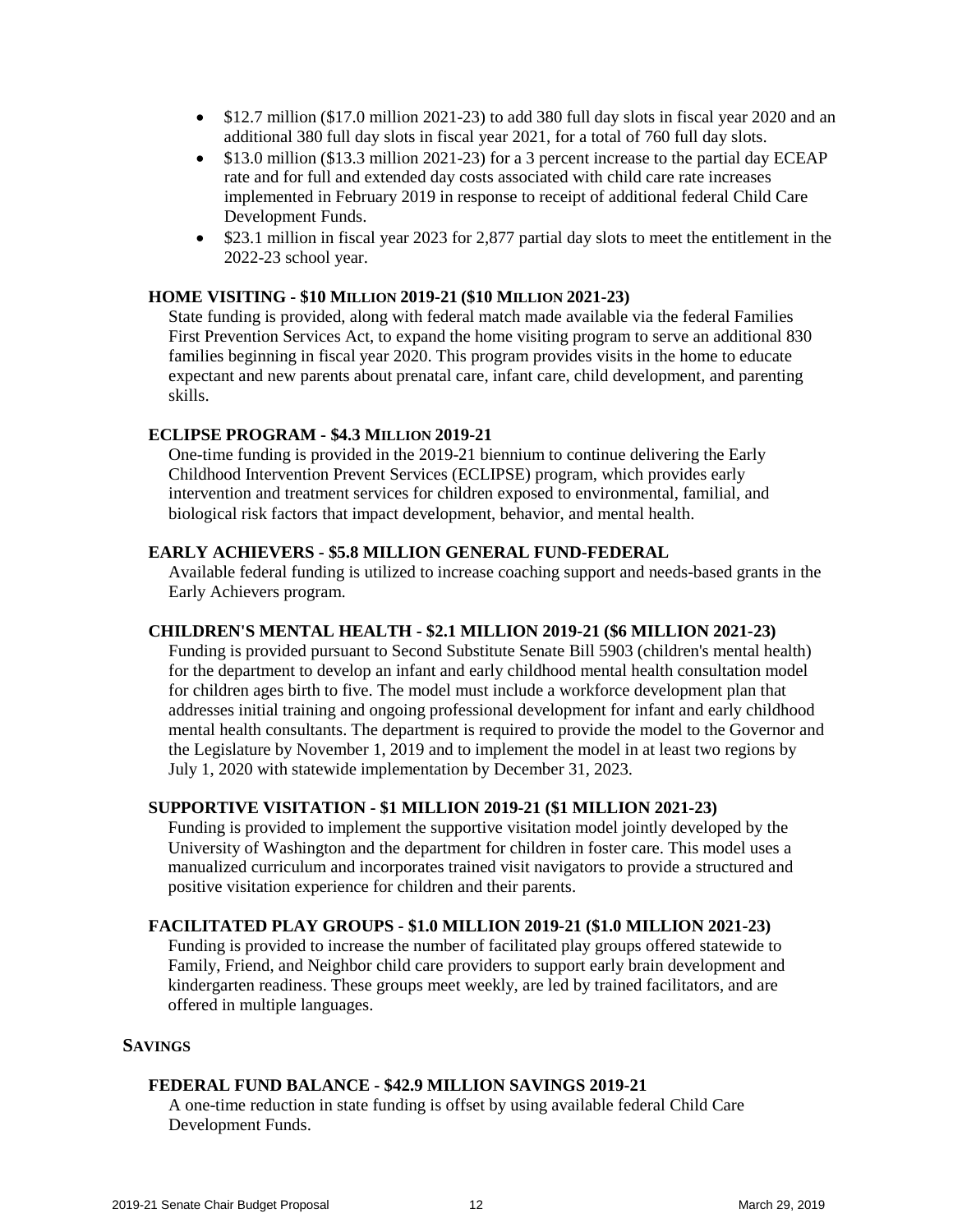#### <span id="page-14-0"></span>**Juvenile Rehabilitation**

#### **INCREASES**

#### **INCREASED STAFFING - \$10.6 MILLION 2019-21 (\$10.7 MILLION 2021-23)**

Funding is provided for additional staffing at juvenile rehabilitation facilities, including:

- \$9.4 million (\$9.5 million 2021-23) to add staff to bring all three detention facilities into compliance with the staffing ratio standards required in the federal Prison Rape Elimination Act (PREA).
- \$1.2 million (\$1.2 million 2021-23) to hire 5.6 counselor assistants and two security officers to operate the new acute mental health pod, which was remodeled with funding provided in the 2015-17 capital budget, and to provide mental health treatment programs to the youth housed within.

#### <span id="page-14-1"></span>**Corrections & Other Criminal Justice**

#### **INCREASES**

#### **CAPACITY AND PROGRAMMING - \$20.6 MILLION 2019-21 (\$23.6 MILLION 2021-23)**

Funding is provided to increase capacity by increasing the number of work release beds at the existing Ahtanum View facility and creating new capacity for women at the Maple Lane facility. Funding is also provided to staff a new space for education, treatment and programming to support the medium security complex at the Washington State Penitentiary.

#### **CUSTODY STAFF - \$ 11.4 MILLION 2019-21 (\$11.0 MILLION 2021-23)**

Funding is provided to increase custody staff in order to provide off-site medical transportation, community hospital watches, increased suicide watches, and changes to the mental health unit at the Washington State Penitentiary.

#### **WORK RELEASE EXPANSION - \$6.2 MILLION 2019-21 (\$10.3 MILLION 2021-23)**

Funding is provided to open 150 work release beds across the state to provide more opportunities for transitions back to the community prior to release and to relieve pressure on prison capacity issues.

#### **VIOLATOR BED RATE - \$7.9 MILLION 2019-21 (\$10.6 MILLION 2021-23)**

Funding is provided to increase rates for jail beds used to house individuals who violate the terms of their community supervision under swift and certain policies.

#### **HEALTH CARE - \$6.4 MILLION 2019-21 (\$5.1 MILLION 2021-23)**

Funding is provided to cover the department's increases in full coverage of nursing shifts, nondiscretionary health care, and specialty care services within the prison system.

#### **SEXUAL ASSAULT EXAMINATION KITS - \$10.3 MILLION 2019-21 (\$5.7 MILLION 2021-23)**

Funding is provided for additional crime laboratory staff, equipment, supplies, and outsourcing to address a backlog of sexual assault kits waiting for testing. Funding is also provided in the Chair's Capital Budget at \$277,000, leveraging a federal grant, for renovation costs of the Vancouver Crime Lab for a high-throughput DNA testing lab.

#### **TOXICOLOGY LAB - \$2.3 MILLION 2019-21 (\$2.3 MILLION 2021-23)**

Funding is provided for additional staff to address a backlog of drug and alcohol tests for coroners, medical examiners, law enforcement agencies, prosecuting attorneys, and the State Liquor Cannabis Board in all 39 counties.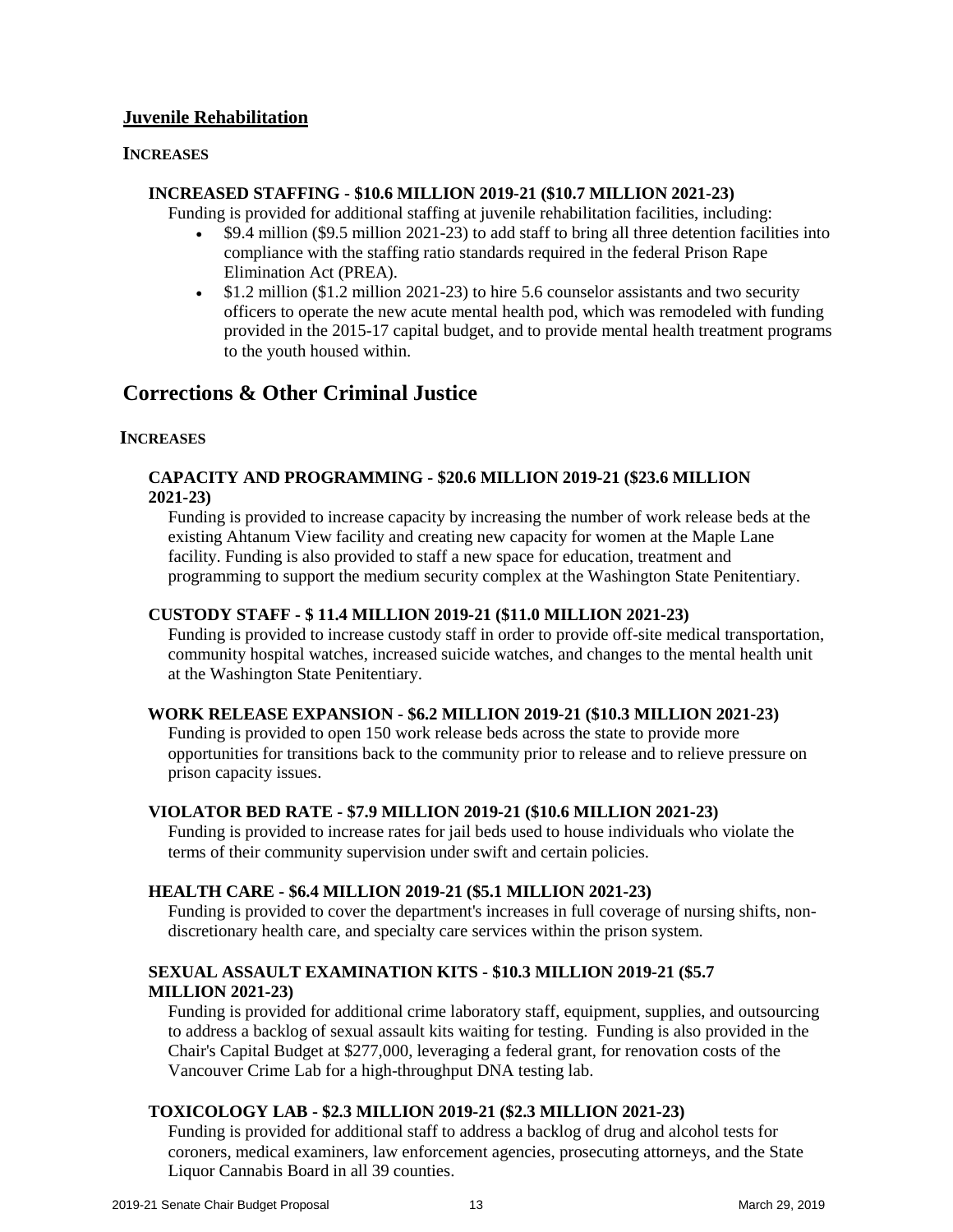#### **MISSING/EXPLOITED CHILD TASK FORCE - \$1.5 MILLION 2019-2021**

Funding is provided to increase resources for the Missing/Exploited Children's Task Force that targets child predators through the internet and makes arrests using undercover operations.

#### **BASIC LAW ENFORCEMENT ACADEMY - \$4.5 MILLION 2019-21**

Funding is provided for nine additional Basic Law Enforcement Academy (BLEA) classes each fiscal year in the biennium increasing the number of classes from 10 to 19. All local law enforcement recruits must attend BLEA classes for training.

#### **INITIATIVE 1639 IMPLEMENTATION - \$5.9 MILLION 2019-21 (\$800 THOUSAND 2021-23)**

Funding is provided for the Washington State Patrol and the Department of Licensing to meet the requirements of the voter approved Initiative Measure No. 1639, related to firearm safety. Funding is also provided for the Department of Licensing to replace the current firearms database system.

#### **SAVINGS OR DECREASES**

#### **CONCURRENT SUPERVISION \$9.2 MILLION SAVINGS 2019-21 (\$14.6 MILLION SAVINGS 2021-23)**

A reduction in individuals on community supervision is achieved by making multiple sentences of community supervision assumed to run concurrent instead of consecutive unless expressly stated by the court.

#### <span id="page-15-0"></span>**Other Human Services**

#### **INCREASES**

#### **HOMELESSNESS - \$23.4 MILLION 2019-21 TOTAL (\$16.9 MILLION 2021-23 TOTAL)**

Funding is provided for a variety of housing assistance and services to individuals, youth, and families experiencing homelessness. Items include, but are not limited to: \$9.2 million for permanent supportive housing for over 200 families each fiscal year who are chronically homeless and where at least one member of the family has a disability; \$4.5 million for crisis residential centers; \$4.1 million to implement Second Substitute Senate Bill 5820 (Vulnerable children/care), which designates homeless children as a vulnerable population for the Working Connections Child Care program making them eligible for 12 months of subsidized child care; \$2 million from the Veterans Stewardship Account for grants to assist homeless veterans; and \$1.5 million to expand the transitional housing program at the Washington Soldiers Home in Orting. The Chair's Capital Budget also includes \$175 million in bonds for additional investments in the Housing Trust Fund, which supports the development of affordable housing.

#### **HOUSING & ESSENTIAL NEEDS - \$15 MILLION 2019-21 (\$15 MILLION 2021-23)**

Funding is provided to expand the Housing and Essential Needs (HEN) Program that provides grants to local governments and community organizations to pay limited rental and utility assistance and essential needs.

#### **BUILDABLE LANDS PROGRAM - \$4.3 MILLION 2019-21 TOTAL**

Additional funding is provided for the implementation of Chapter 16, Laws of 2017, 3rd sp. s. (Engrossed Second Substitute Senate Bill 5254), which created a new requirement, subject to funding, that counties, cities, and towns, participating in the Buildable Lands program, incorporate tools and policies to address affordable housing issues into their buildable lands analyses. Funding was provided in the enacted 2018 supplemental operating budget to begin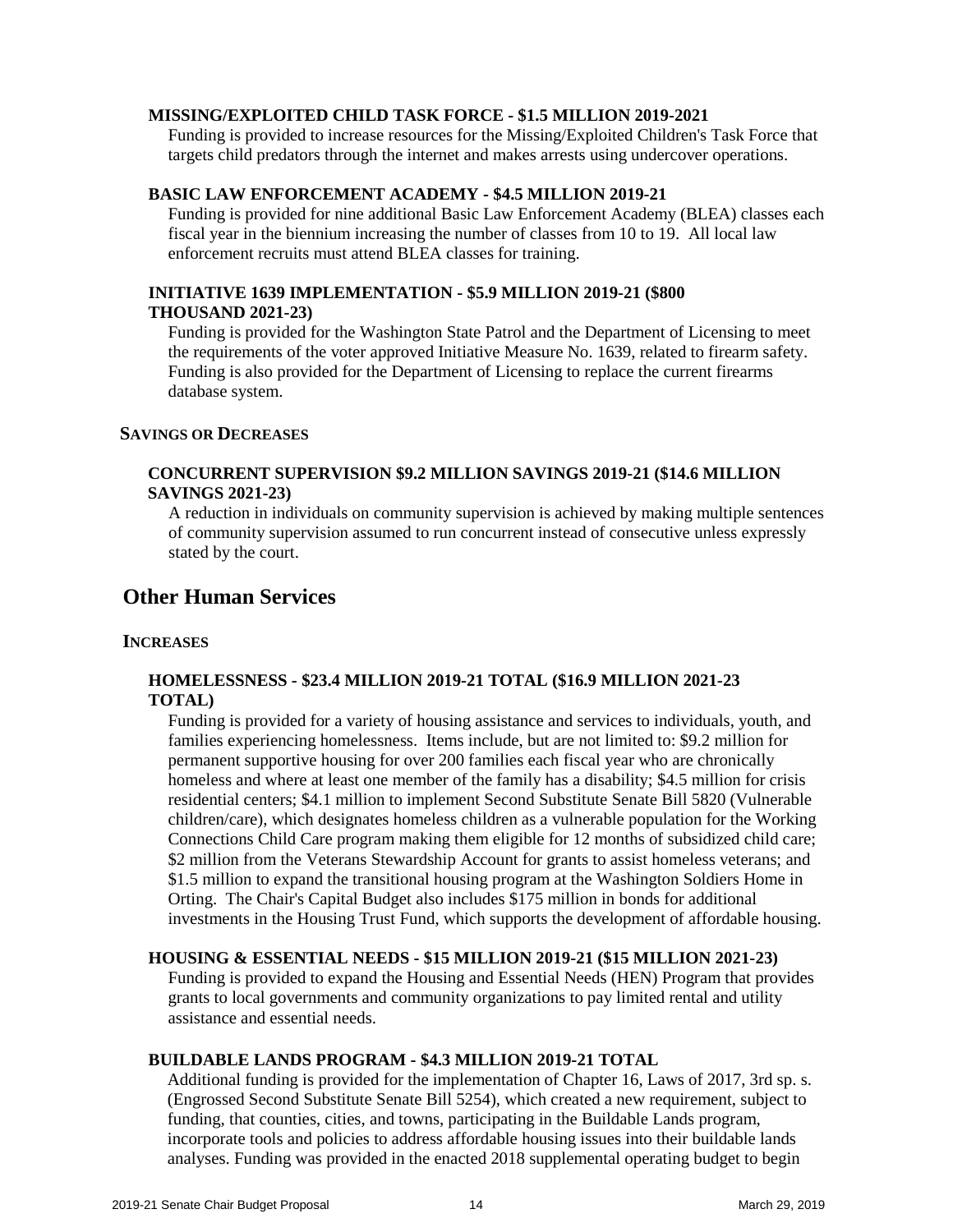this work. The additional funding will assist Whatcom, Pierce, King, Snohomish, Kitsap, Thurston and Clark counties in implementing the changes to their buildable lands programs.

#### **AIDS/COMMUNITY SERVICES - \$18 MILLION 2019-21 (\$12 MILLION 2021-23)**

Funding is provided for increased program costs for community services for individuals living with Human Immunodeficiency Virus (HIV), including core medical services, case management, and support services.

#### **FOUNDATIONAL PUBLIC HEALTH SERVICES - \$13 MILLION TOTAL FUNDS 2019-21 (\$19.3 MILLION TOTAL FUNDS 2021-23)**

Funding is provided to continue the one-time funding provided in the 2017-19 enacted operating budget for foundational public health services. Additional non-General Fund-State funding is also provided for foundational public health services. Funding includes the following:

- \$9 million General Fund-State (\$10 million in 2021-23) to support local health jurisdictions improve their ability to address communicable disease monitoring and prevention and chronic disease injury and prevention.
- \$2 million General Fund-State (\$2 million in 2021-23) for the Department of Health to implement strategies to control the spread of communicable diseases and other health threats.
- \$1 million, one time funding from the Youth Tobacco and Vapor Products Prevention Account, to support local health jurisdictions provide youth tobacco and vapor prevention programs, including the necessary outreach and education for T-21 (Engrossed House Bill 1074).
- \$3 million from the Foundational Public Health Services Account (\$7.3 million in 2021-23), pursuant to Senate Bill 5896 (Vapor/Heated Tobacco Tax).

#### **NEWBORN SCREENING - \$2 MILLION 2019-21 (\$2 MILLION 2021-23)**

Funding is provided for the mandatory newborn screening panel, including:

- \$1.6 million for staff, equipment, testing supplies, and materials necessary to add Pompe disease and MPS-I to the mandatory newborn screening panel. The department is authorized to increase the newborn screening fee by \$10.50 for this addition.
- \$332 thousand in additional funding for testing supplies necessary to perform x-linked adrenoleukodystrophy newborn screening panel testing. The department is authorized to increase the newborn screening fee by \$1.90 for this addition.

#### **VETERAN HOME REVENUE SHORTFALL - \$2 MILLION 2019-21 (\$3.2 MILLION 2021-23)**

Funding is provided for a General Fund-State backfill of a revenue shortfall at the Washington Soldiers Home in Orting (\$1.1 million) and the Walla Walla Veterans Home (\$800,000). Revenue collections have been less than anticipated due to a drop in census at the Washington Soldiers Home and delayed phase-in of clients at the Walla Walla Veterans Home. It is assumed the census for both veterans homes will improve in fiscal year 2020.

#### **WORKERS' COMPENSATION SYSTEM REPLACEMENT - \$82 MILLION 2019- 21 (\$92.9 MILLION 2021-23) (ACCIDENT ACCOUNT; MEDICAL AID ACCOUNT)**

Funding and staff are provided to begin the Workers' Compensation System replacement project, including foundational work and the implementation of systems that support employer accounts.

#### **CRIME VICTIM COMPENSATION - \$6.8 MILLION 2019-21 (\$4.2 MILLION 2021- 23)**

Funding is provided to increase rates for crime victim compensation payments to providers of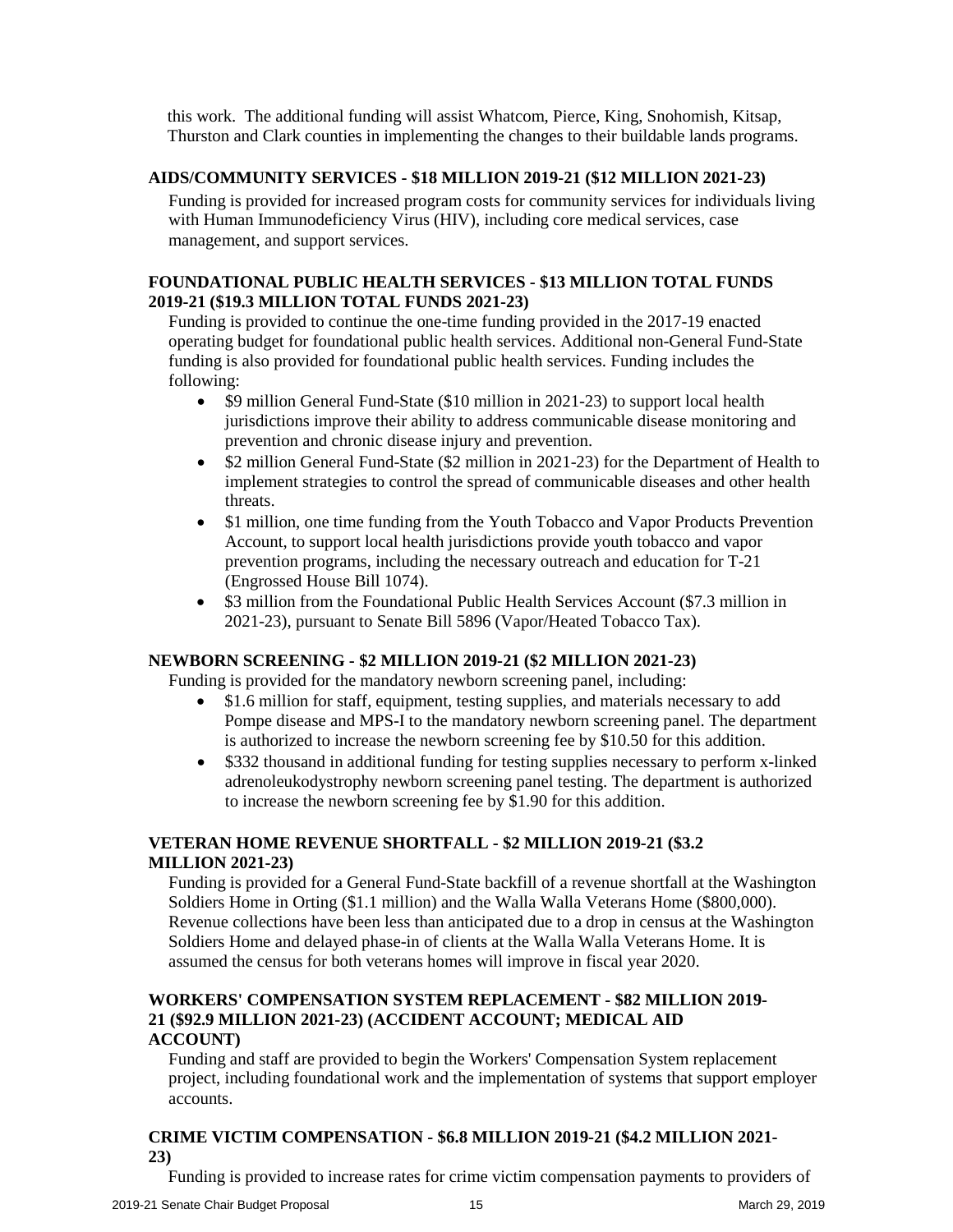medical and health care services. Funding is provided to reimburse medical and health care providers equal to 100 percent of workers' compensation provider payment rates, beginning in fiscal year 2020.

#### <span id="page-17-0"></span>**Natural Resources**

#### **INCREASES**

#### **ORCA WHALE PROTECTION - \$22 MILLION 2019-21 (\$22 MILLION 2021-23)**

Funding is provided for actions to address the limiting factors of orca whale recovery including increasing the production of salmon at hatcheries, increasing enforcement of vessel regulations, and the protecting habitat in Puget Sound.

#### **WILDFIRES AND FOREST HEALTH - \$38.4 MILLION 2019-21**

Funding is provided to the Department of Natural Resources and other agencies for suppressing wildfires and preventing future fires through the forest health program. Base state appropriation for the department is increased from \$49 million to \$91.4 million, which includes maintenance and policy level adjustments.

#### **CLEANUP TOXICS AND PLASTICS - \$22.6 MILLION 2019-21 (\$200 THOUSAND 2021-23)**

Funding is provided for the Department of Ecology and other agencies to increase prevention and cleanup of toxic chemicals. Increased funding is also provided for improved recycling and diminished plastic bags and packaging.

#### **STATE PARKS SERVICES AND MAINTENANCE - \$17.8 MILLION 2019-21 (\$23.6 MILLION 2021-23)**

Funding is provided for State Parks to address costs for operations and maintenance of existing park facilities. The use of litter tax revenue for these purposes is ended, General Fund and dedicated accounts are used ongoing.

#### **MAINTAIN FISH AND WILDLIFE OPERATIONS - \$14.8 MILLION 2019-21 (\$29.7 MILLION 2021-23)**

Funding is provided for the Department of Fish and Wildlife to maintain services for fishing, hatcheries, hunting, and conservation.

#### <span id="page-17-1"></span>**General Government**

#### **INCREASES**

#### **STATE EMPLOYEE SALARIES AND BENEFITS - \$470 MILLION 2017-19 (\$575 MILLION 2021-23)**

Funding is provided forsalary increases and health care benefits for all state employees, including funding for collective bargaining agreements.

#### **2020 CENSUS - \$15.1 MILLION 2019-21**

Funding is provided to support expanded activities to promote a complete and accurate census count in 2020.

#### **PRESIDENTIAL PRIMARY REIMBURSEMENT TO COUNTIES - \$13.6 MILLION 2019-21**

Funding is provided to conduct a presidential primary election and to reimburse counties for the state's share of presidential primary costs and to produce a presidential primary voter's pamphlet.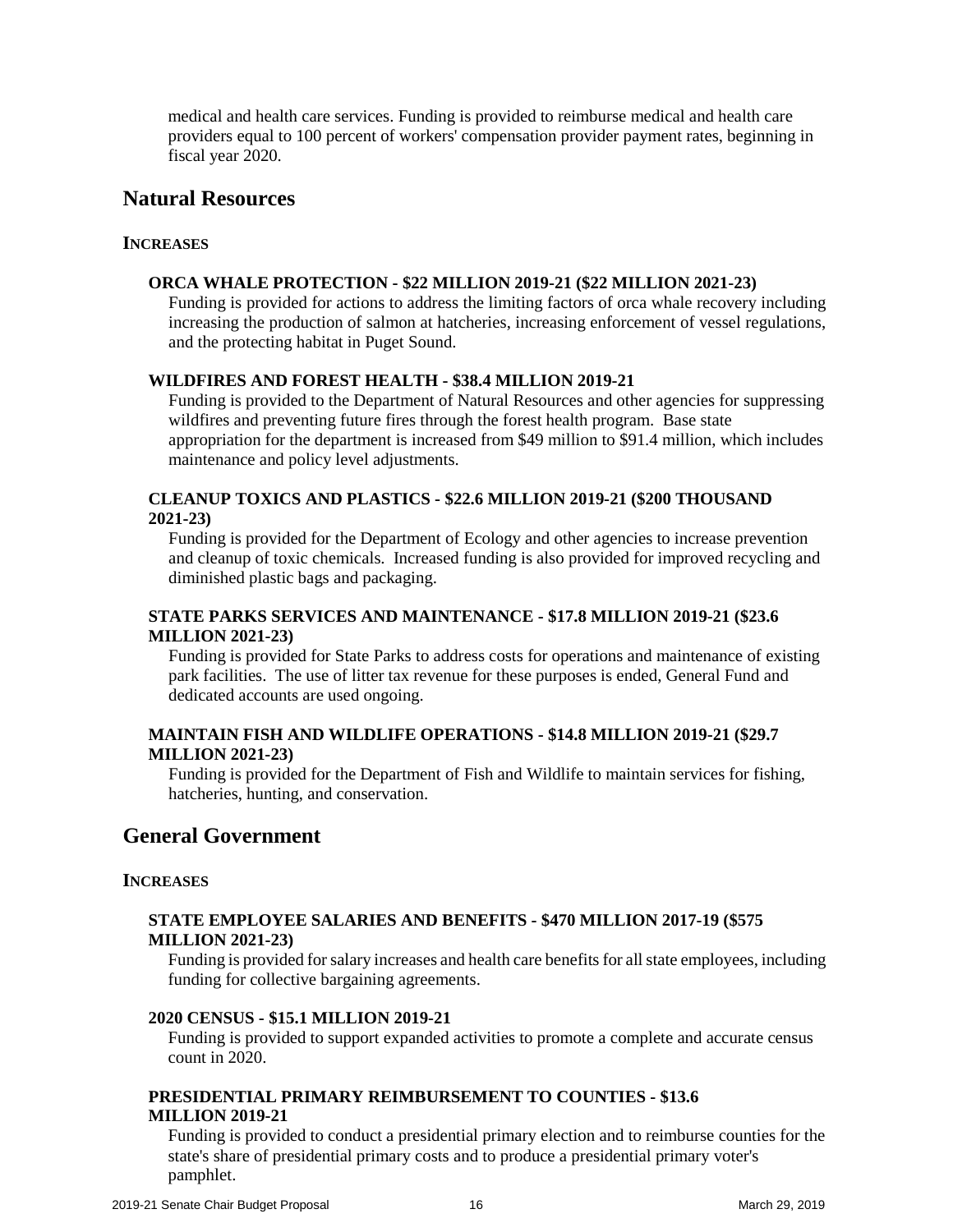#### **PREPAID POSTAGE - \$4.8 MILLION 2019-21 (\$4.3 MILLION 2021-23)**

Funding is provided to implement the provisions of Substitute Senate Bill 5063 (ballots, prepaid postage). Funding provided is for prepaid postage on return envelopes for elections, with county costs being reimbursed by the state.

#### **SELF INSURANCE PREMIUMS - \$58.5 MILLION 2019-21 (\$58.5 MILLION 2021- 23) (TOTAL FUNDS)**

Funding is provided to adjust agency budgets to reflect updated self-insurance premium costs.

#### **SALARIES FOR ELECTED OFFICIALS - \$10 MILLION 2019-21 (\$12 MILLION 2021-23)**

Funding is provided for salary increases for elected officials that were adopted by the Citizens' Commission on Salaries for Elected Officials.

#### <span id="page-18-0"></span>**Judicial**

#### **INCREASES**

#### **TRIAL COURT FUNDING LANGUAGE ACCESS - \$2.2 MILLION 2019-2021 (\$2.2 MILLION 2021-23)**

Funding is provided to expand the state interpreter reimbursement program and provide additional testing and training for qualified interpreters.

#### **PUBLIC DEFENSE ATTORNEY SALARIES - \$8 MILLION 2019-2021 (\$8 MILLION 2021-23)**

Funding is provided through the Office of Public Defense for salary increases for 183 statecontracted public defense attorneys representing indigent persons on appeal and indigent parents involved in dependency and termination cases.

#### **CIVIL LEGAL AID ATTORNEY SALARIES - \$3 MILLION 2019-2021 (\$5.6 MILLION 2021-23)**

Funding is provided for a vendor rate increase resulting from a collective bargaining agreement between the Northwest Justice Project and its staff union. Funding will maintain existing levels of client service capacity including the 20 FTEs funded by the Legislature in the 2017-19 biennium that began implementation of the Civil Justice Reinvestment Plan. Ongoing funding of \$600,000 is also provided for subcontracted volunteer (pro bono) civil legal aid programs throughout Washington. Funding will help to recruit and retain staff for consistent volunteer attorney involvement in the delivery of civil legal aid services.

#### **CIVIL JUSTICE REINVESTMENT PLAN - \$4 MILLION 2019-2021 (\$4 MILLION 2021-23)**

Funding is provided for 13 FTE legal aid attorneys in furtherance of the Civil Justice Reinvestment Plan to increase access to civil legal aid to low-income populations.

#### **KINSHIP CARE COORDINATOR - \$214 THOUSAND 2019-2021 (\$214 THOUSAND 2021-23)**

Funding is provided to implement SB 5651 (kinship care legal aid) whereby a kinship care coordinator position is created at the Office of Civil Legal Aid. The coordinator will develop training materials designed to help free and low cost attorneys provide legal advice and assistance to kinship caregivers and to work with state entities to develop legal aid initiatives and implement recommendations of the Kinship Care Oversight Committee.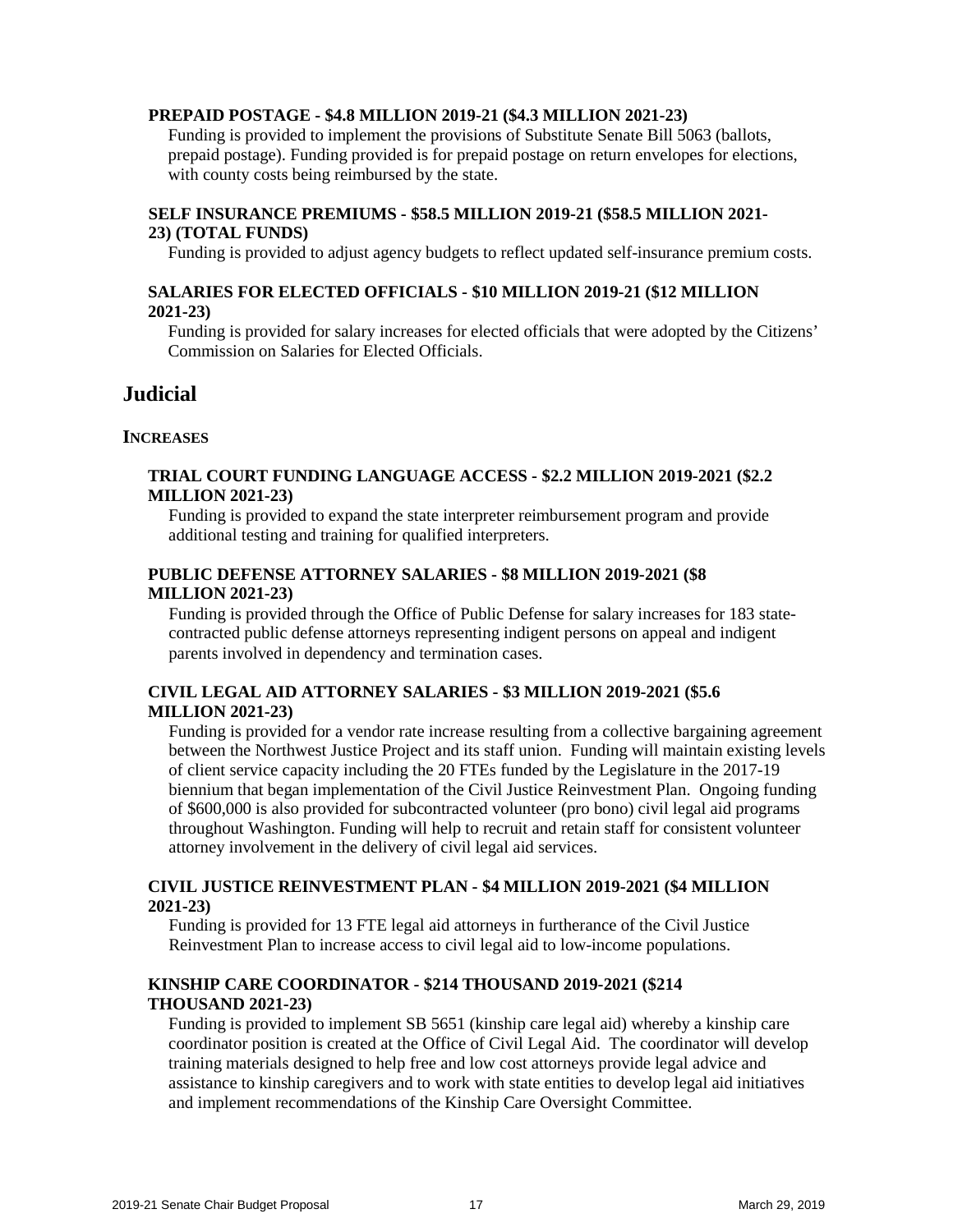#### <span id="page-19-0"></span>**Other Changes**

#### **INCREASES**

#### **GENERAL OPERATIONS AT HISTORICAL SOCIETIES - \$2 MILLION 2019- 2021 (\$2 MILLION 2021-23)**

Funding is provided for general support, operations, and maintenance at the Washington State Historical Society and the Eastern Washington State Historical Society.

#### **CARE OF STATE-OWNED ART - \$600 THOUSAND 2019-21 (\$600 THOUSAND 2021-23)**

Funding is provided to the Washington State Arts Commission for additional staff to maintain and repair the \$36 million state-owned art collection across Washington.

#### **ANDY HILL CANCER RESEARCH ENDOWMENT - \$9.0 MILLION 2019-2021**

State matching funds are provided for the Andy Hill cancer research endowment authority. \$6.4 million general funds are deposited into the Andy Hill cancer research endowment fund match transfer account. Another \$2.6 million will be deposited into the account from the passage of Senate Bill 5986 that establishes a tax on vapor and heated tobacco products. Fifty percent of the tax on heated tobacco products in deposited into the account. The Authority was created in 2015 to distribute state funding for the promotion of cancer research. Senate Hill served in the Senate until his death in October 2016, from lung cancer.

#### **INFORMATION TECHNOLOGY COST POOL - \$103.8 MILLION 2019-21 (TOTAL FUNDS)**

Funding is provided for information technology projects that are subject to Office of the Chief information Officer (OCIO) oversight.

#### **LEASE COST POOL - \$20.5 MILLION 2019-21 (TOTAL FUNDS)**

Funding is provided for one-time lease moves/relocations in the 2019-21 biennium.

#### **SAVINGS OR DECREASES**

#### **LOCAL PUBLIC SAFETY TRANSFER - \$50 MILLION SAVINGS 2019-21 (\$50 MILLION SAVINGS 2021-23)**

Pursuant to Senate Bill 5983, costs are reduced as a result of the local public safety transfer under RCW 41.26.802 from the General Fund being eliminated.

#### **EFFICIENCIES IN STATE SPENDING - \$52 MILLION SAVINGS 2019-21 (\$70 MILLION SAVINGS 2021-23)**

Funding is adjusted for agency and institution appropriations to reflect savings from actions taken to lower overtime costs, professional service contracts, travel, goods and services, and capital outlays by one and one-half percent in fiscal year 2020 and three percent in fiscal year 2021. If agency or client service delivery needs require a deviation from the cost centers identified in this section, agencies and institutions may modify spending in an alternate manner to achieve the required savings.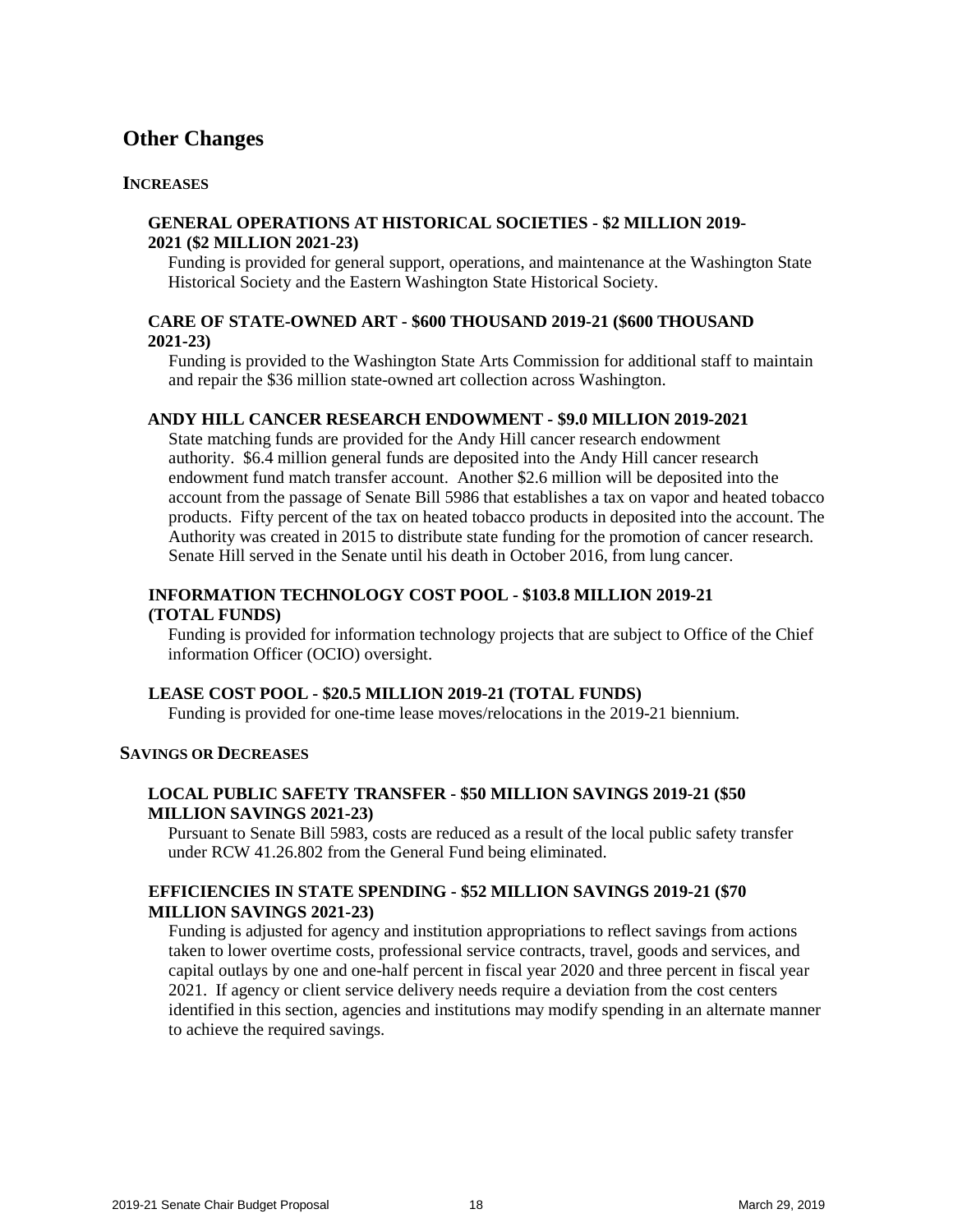## <span id="page-20-0"></span>**Appendix A**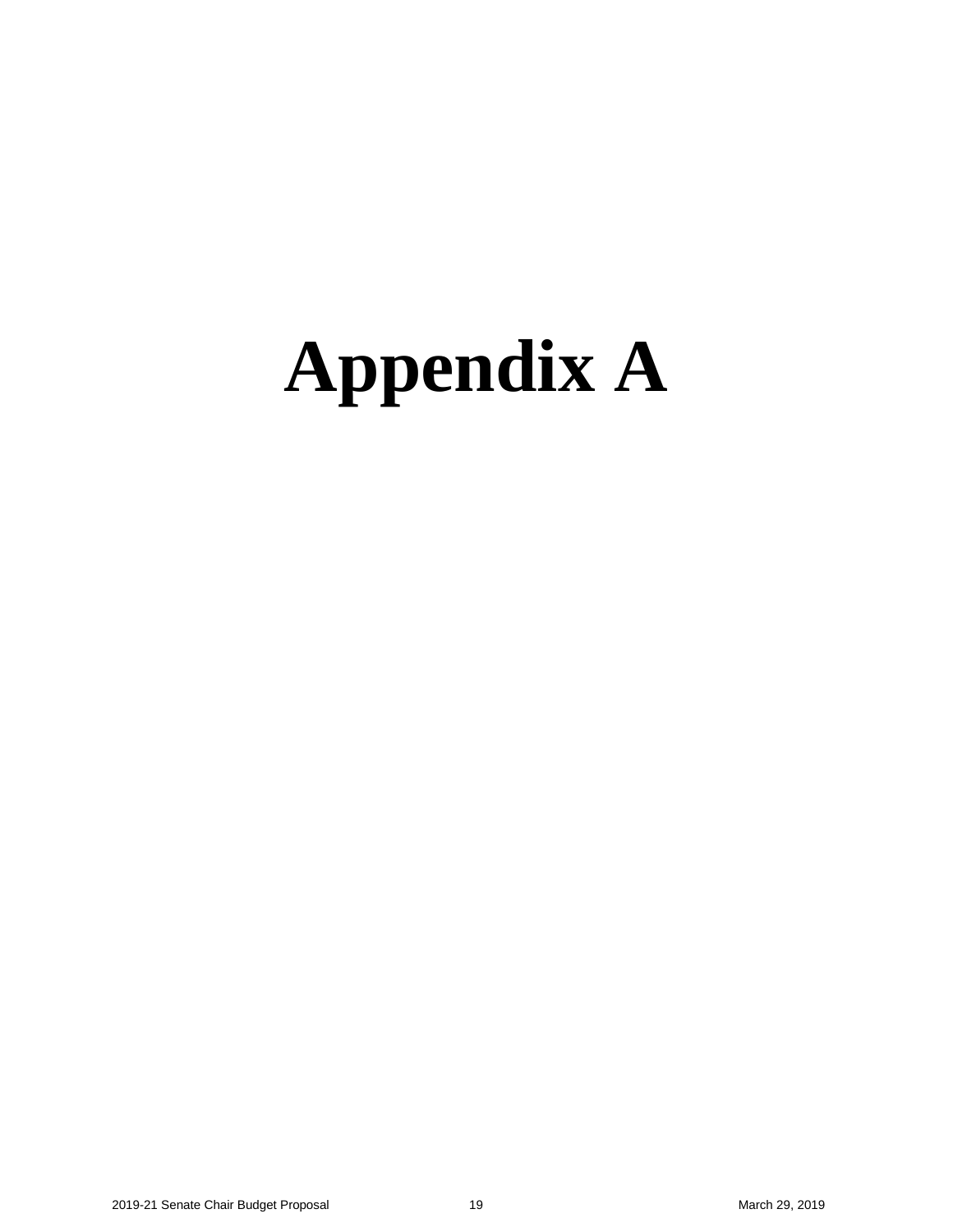#### **Revenue Related Bills**

#### **Fund Transfers, Revenue Legislation, and Budget Driven Revenues PSSB 5153 Senate Chair**

**General Fund-State, Education Legacy Trust, and Opportunity Pathways Accounts**

(Dollars in Millions)

|                                                  | 2017-19 | 2019-21 | 2021-23 | <b>Total</b> |
|--------------------------------------------------|---------|---------|---------|--------------|
| <b>Fund Transfers In Budget Bill</b>             |         |         |         |              |
| Statewide Tourism Marketing (GF-S)               | 0.0     | $-3.0$  | 0.0     | $-3.0$       |
| Energy Freedom Account (GF-S)                    | 0.0     | 1.0     | 0.0     | 1.0          |
| Park Land Trust Revolving Account (GF-S)         | 0.0     | 1.0     | 0.0     | 1.0          |
| State Treasurer's Service Account (GF-S)         | 0.0     | 4.0     | 0.0     | 4.0          |
| Financial Services Regulation Account (GF-S)     | 0.0     | 7.0     | 0.0     | 7.0          |
| State Treasurer's Service Account (GF-S)         | 0.0     | 12.0    | 12.0    | 24.0         |
| Local Toxics Control Account (GF-S)              | 35.0    | 0.0     | 0.0     | 35.0         |
| Disaster Response Account (GF-S)                 | 0.0     | 24.7    | 11.2    | 35.9         |
| State Toxics Control Account (GF-S)              | 38.0    | 0.0     | 0.0     | 38.0         |
| School Employees' Insurance Admin Acct (GF-S)    | 0.0     | 0.0     | 40.1    | 40.1         |
| Disaster Response Account (GF-S)                 | 0.0     | 27.9    | 18.4    | 46.3         |
| <b>SubTotal</b>                                  | 73.0    | 74.6    | 81.7    | 229.3        |
| <b>Budget Driven Revenue</b>                     |         |         |         |              |
| Liquor Control Board (Marijuana)                 | $-3.0$  | $-3.3$  | $-5.9$  | $-12.3$      |
| Liquor Control Board (Liquor)                    | 0.0     | $-8.8$  | 2.5     | $-6.3$       |
| PILT - DFW Program                               | 0.0     | $-3.9$  | 0.0     | $-3.9$       |
| Lottery                                          | 0.0     | $-1.4$  | $-1.6$  | $-3.0$       |
| Marijuana Distribution Changes                   | 0.0     | 0.0     | 0.0     | 0.0          |
| <b>SubTotal</b>                                  | $-3.0$  | $-17.5$ | $-5.1$  | $-25.6$      |
| <b>Other Legislation</b>                         |         |         |         |              |
| HB 1074 Tobacco Products Age Limit               | 0.0     | $-8.9$  | $-12.1$ | $-21.0$      |
| SB 5407 Scan Down Allowances                     | 0.0     | $-4.5$  | $-5.1$  | $-9.6$       |
| SB 5596 Health Science & Service Authority       | 0.0     | 0.0     | $-1.1$  | $-1.1$       |
| SB 5025 Excise Exemptions for Self Help Housing  | 0.0     | $-0.2$  | $-0.2$  | $-0.5$       |
| SB 5116 Renewable Energy M&E Extension           | 0.0     | 0.0     | 0.0     | $-0.1$       |
| SB 5160 Property Tax Relief                      | 0.0     | 0.0     | 0.0     | 0.0          |
| SB 5337 Sales Tax Political Subdivisions         | 0.0     | 0.0     | 0.0     | 0.0          |
| SB 5363 Multifamily Property Tax Exemption       | 0.0     | 0.0     | 0.0     | 0.0          |
| SB 5366 Multifamily Property Tax Exemption       | 0.0     | 0.0     | 0.0     | 0.0          |
| SB 5467 Mass Timber Products                     | 0.0     | 0.0     | 0.0     | 0.0          |
| SB 5668 Tow Truck Operators                      | 0.0     | 0.0     | 0.0     | 0.0          |
| SB 5739 Affordable Housing in Rural Counties     | 0.0     | 0.0     | 0.0     | 0.0          |
| SB 5894 Firefighters' Pension Levy               | 0.0     | 0.0     | 0.0     | 0.0          |
| SB 5993 Hazardous Substance Tax                  | 0.0     | 0.0     | 0.0     | 0.0          |
| SB 5996 Wildfire Prevention and Suppression      | 0.0     | 0.0     | 0.0     | 0.0          |
| SB 5986 Tax on Vapor/Heated Tobacco Products     | 0.0     | 0.9     | 3.6     | 4.5          |
| SB 5323 Plastic Bags                             | 0.0     | 7.9     | 8.6     | 16.5         |
| SB 5988 Prescription Drug Warehousing            | 0.0     | 38.5    | 40.2    | 78.7         |
| SB 5997 Eliminating or Narrowing Tax Preferences | 0.0     | 63.6    | 70.1    | 133.7        |
| SB 5991 Graduated Real Estate Excise Tax         | 0.0     | 421.1   | 457.3   | 878.4        |
| <b>SubTotal</b>                                  | 0.0     | 518.3   | 561.2   | 1,079.6      |
| <b>Grand Total</b>                               | 70.0    | 575.5   | 637.9   | 1,283.4      |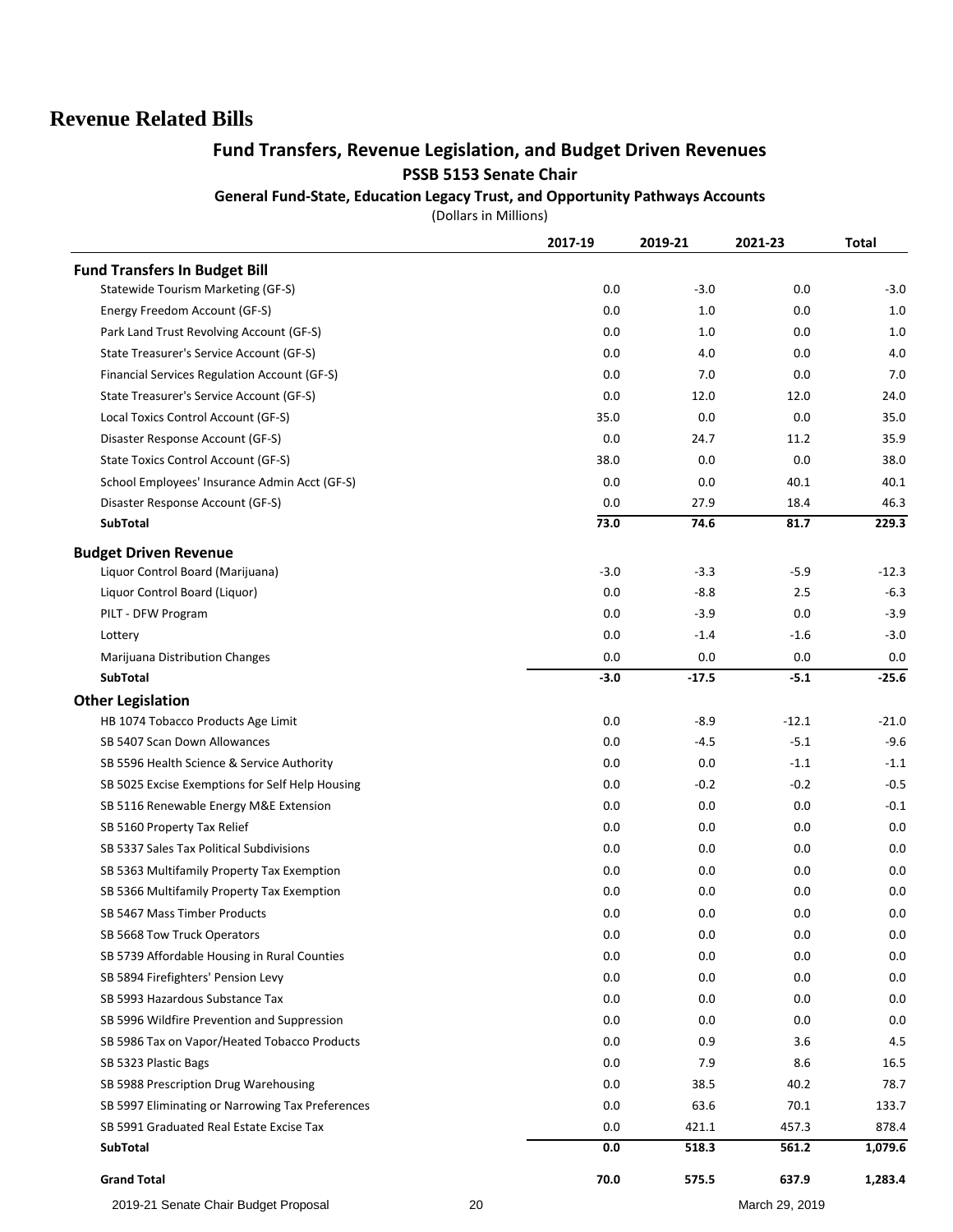#### **TOBACCO PRODUCTS AGE LIMIT - \$8.9 MILLION DECREASE 2019-21 (\$12.1 MILLION DECREASE 2021-23)**

Engrossed House Bill 1074 prohibits the sale of cigarettes, tobacco products, and vapor products to persons under the age of twenty-one.

#### **SCAN-DOWN ALLOWANCES ON FOOD AND BEVERAGES - \$4.5 MILLION DECREASE 2019-21 (\$5.1 MILLION DECREASE 2021-23)**

Senate Bill 5407 provides a business and occupation (B&O) tax deduction for scan-down allowances.

#### **HEALTH SCIENCES AUTHORITIES - NO STATE REVENUE IMPACT 2019-2021 (\$1.1 MILLION DECREASE 2021-23)**

Senate Bill 5596 extends the expiration date by 15 years for a local sales and use tax imposed by a city or county that has created a Health Sciences and Services Authority.

#### **SELF-HELP HOUSING DEVELOPMENT AND TAXES - \$240 THOUSAND DECREASE 2019-2021 (\$240 THOUSAND DECREASE 2021-23)**

Substitute Senate Bill 5025 exempts the building and sale of self-help housing by an affordable homeownership facilitator from real estate excise tax.

#### **CLEAN ENERGY - \$29 THOUSAND DECREASE 2019-2021 \$24 THOUSAND DECREASE 2021-23)**

Engrossed Second Substitute Senate Bill 5116 requires electric utilities to eliminate from their allocation of electricity coal-fired resources, make all retail sales of electricity greenhouse gas neutral, and meet 100 percent of its retail electric load using non-emitting and renewable; and also requires electrical and gas companies to use the social cost of carbon for planning, evaluating, and acquiring all resources.

#### **SENIOR CITIZENS, INDIVIDUALS WITH DISABILITIES, AND VETERANS PROPERTY TAX EXEMPTION (NO STATE REVENUE IMPACT)**

Engrossed Substitute Senate Bill 5160 modifies the qualifying income thresholds for the property tax exemption and deferral programs for low-income senior citizens, individuals with disabilities, and veterans beginning with taxes levied for collection in 2022.

#### **SALES AND USE TAX EXEMPTIONS (INDETERMINATE REVENUE IMPACT)**

Senate Bill 5337 exempts from sales and use taxes the transfer of property from one political subdivision to another political subdivision as a part of either a merger or a contractual consolidation.

#### **URBAN CENTER DWELLINGS AND TAXES (INDETERMINATE REVENUE IMPACT)**

Substitute Senate Bill 5363 provides an additional 12-year property tax exemption for certain eligible multi-unit residential housing projects in urban centers and expands eligible residential targeted areas under the multi-family tax exemption program to certain unincorporated areas of a county.

#### **URBAN CENTERS AND MULTIPLE UNITS (NO STATE REVENUE IMPACT)**

Substitute Senate Bill 5366 allows all counties, cities, and towns to provide property tax exemptions for eligible multi-unit residential housing projects in urban centers from July 1, 2022, to July 1, 2025.

#### **TIMBER TAXES - NO STATE REVENUE IMPACT**

Senate Bill 5467 adds mass timber products to the list of timber products that qualify for the preferential B&O tax rate of 0.2904 percent for manufacturing and wholesaling.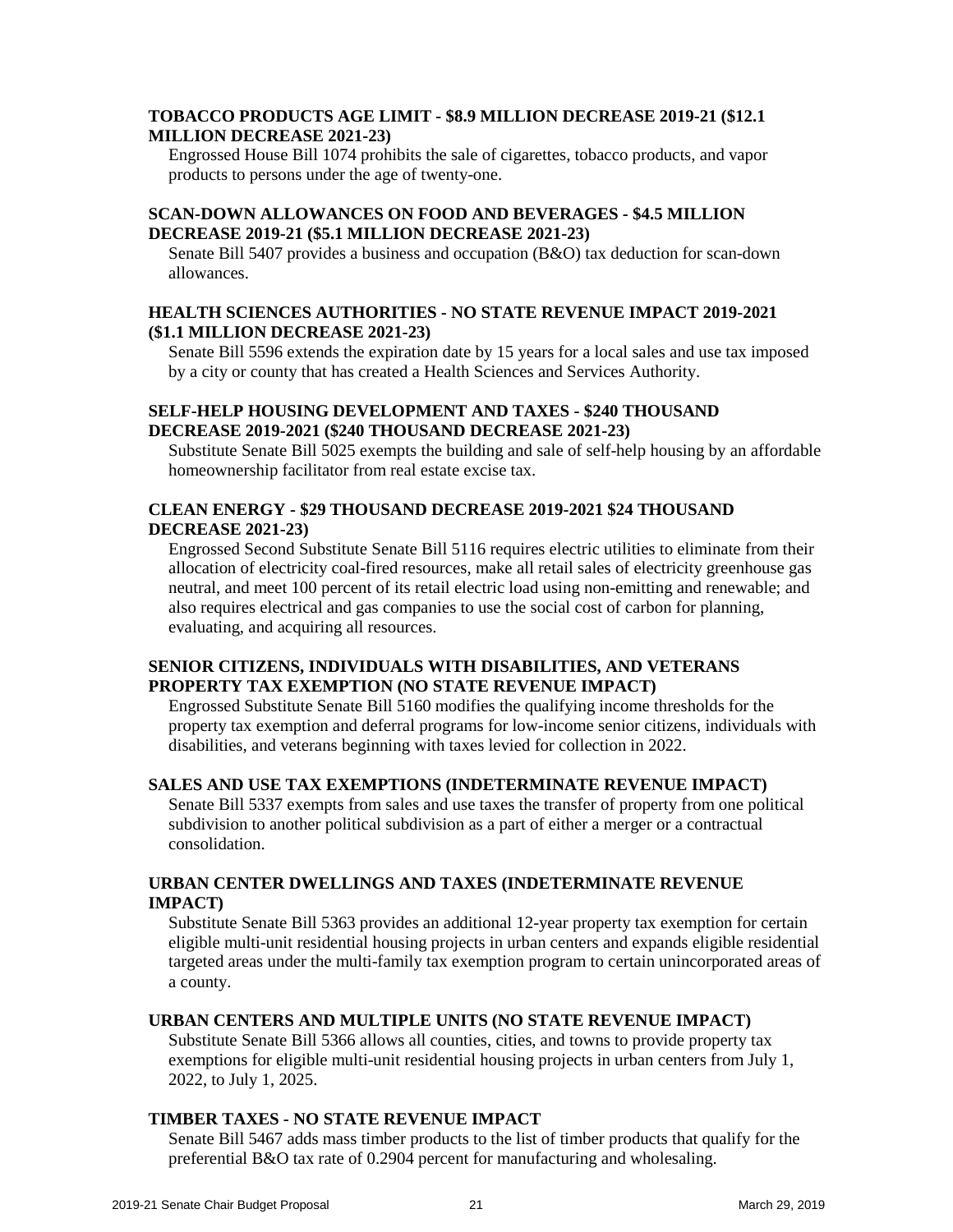#### **TOW TRUCK OPERATOR AUCTIONS - NO STATE REVENUE IMPACT**

Substitute Senate Bill 5668 exempts from sales tax the sale of abandoned vehicles by a registered tow truck operator, until January 1, 2030.

#### **HOUSING AND URBAN GROWTH AREAS - NO STATE REVENUE IMPACT**

Substitute Senate Bill 5739 provides that applications for a residential targeted area in a rural county may not be approved January 1, 2020 through December 31, 2021, but are permitted beginning January 1, 2022, through January 1, 2027.

#### **FIREFIGHTERS' PENSION LEVY - NO STATE REVENUE IMPACT**

Substitute Senate Bill 5894 allows the firefighter's pension levy to continue to be levied specifically for funding medical benefits under the law enforcement officers' and firefighters' retirement system.

#### **MODEL TOXICS CONTROL PROGRAM - NO STATE GENERAL FUND IMPACT - \$471 MILLION INCREASE 2019-21 (\$599 MILLION INCREASE 2021- 23) NEW DEDICATED ACCOUNT**

Senate Bill 5993 changes the hazardous substance tax (HST) on petroleum products to a volumetric base of \$2.52 per 42-gallon barrel. Replaces the existing Model Toxics Control Act (MTCA) accounts with operating, capital and stormwater accounts; HST revenue will be allocated 43 percent for operating, 43 percent for capital and 14 percent for stormwater. The volumetric rate will be adjusted each year by the fiscal growth factor. Qualifying operating budget programs and capital budget projects are specified for each account.

#### **WILDFIRE PREVENTION AND SUPPRESION - NO STATE GENERAL FUND IMPACT - \$90.6 MILLION INCREASE 2019-21 (\$125 MILLION INCREASE 2021- 23) NEW DEDICATED ACCOUNT**

Senate Bill 5996 increases property and casualty insurance premiums from 2.0 to 2.52 percent. Raises a targeted annual revenue of \$62.5 million per year with deposits going into a new account, the Wildfire Prevention and Suppression Account. Prioritizes expenditures from the account in the following order: emergency wildfire-fighting; wildfire-fighting preparedness; fire suppression activities of agencies other than the Department of Natural Resources; fire prevention; and forest health. Forest health may be conducted with fund balance in excess of \$80 million. The bill tasks the Joint Legislative Audit and Review Committee to study the effectiveness of the provisions of the bill by July 1, 2025.

#### **VAPOR AND HEATED TOBACCO PRODUCTS - \$900 THOUSAND INCREASE 2019-21 (\$3.6 MILLION INCREASE 2021-23)**

Senate Bill 5986 establishes a tax on vapor products in an amount equal to \$0.05 per milliliter of solution, establishes a tax on heated tobacco products at a rate of \$0.40 per ounce of tobacco, and creates the Foundation Public Health Account.

#### **PLASTIC BAGS - \$7.9 MILLION INCREASE 2019-2021 (\$8.6 MILLION INCREASE 2021-23)**

Engrossed Substitute Senate Bill 5323 prohibits a retailer from providing single use plastic bags, as well as paper or reusable plastic bags that do not meet certain specified recycled content requirements; requires a retailer to collect a pass-through charge of \$0.08 for each recycled content large paper or plastic carryout bag provided; and preempts local carryout bag ordinances, except for ordinances establishing a \$0.10 pass-through charge in effect as of January 1, 2019.

#### **PRESCRIPTION DRUG WAREHOUSING - \$38.5 MILLION INCREASE IN 2019- 21 (\$40.2 MILLION INCREASE IN 2021-23)**

SB 5988 eliminates the preferential B&O tax rate for prescription drug resellers and dedicates the increased revenues to opioid abuse treatment services in rural and high need areas.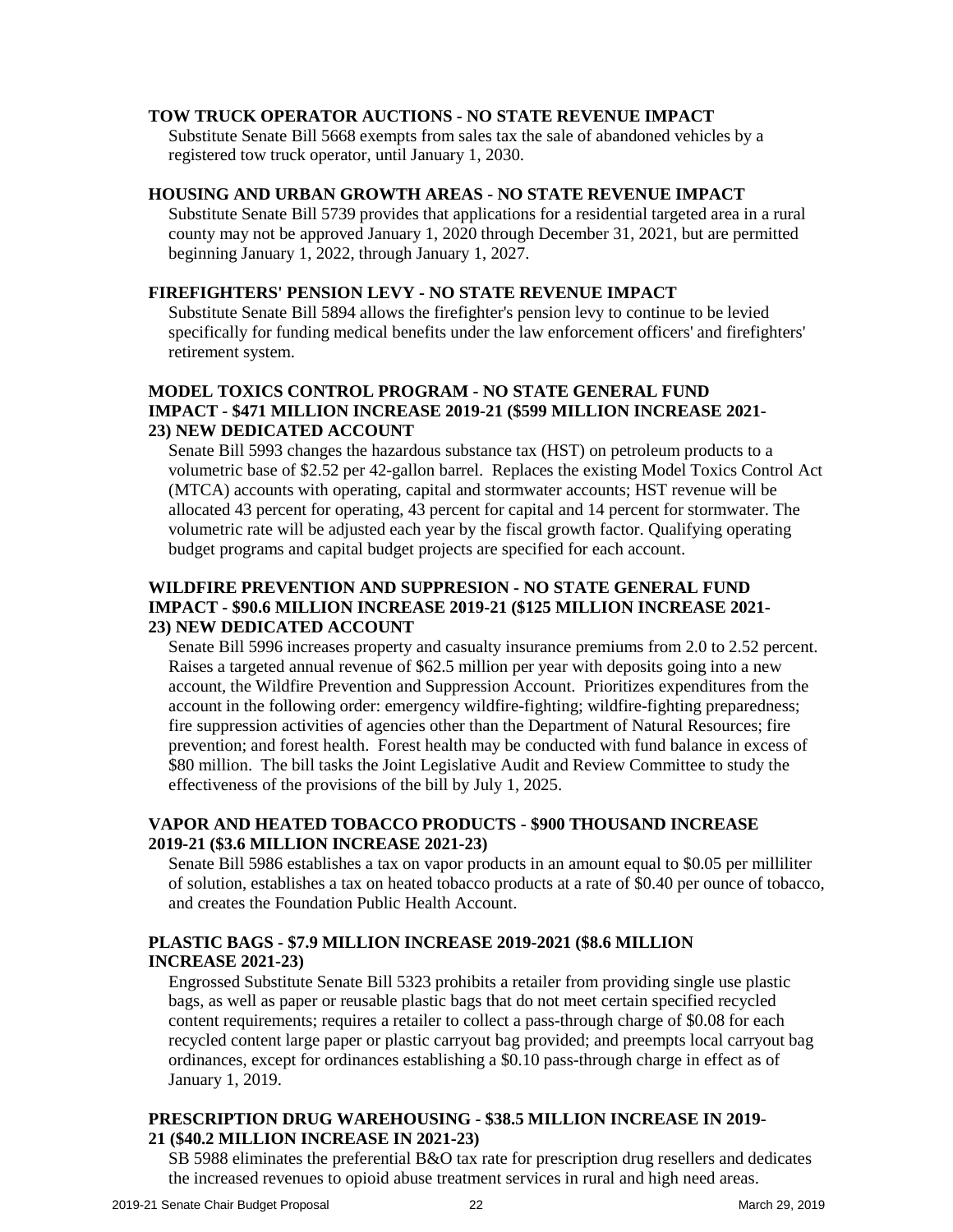#### **ELIMINATING OR NARROWING TAX PREFERENCES - \$63.6 MILLION INCREASE IN 2019-21 (\$70.1 MILLION INCREASE IN 2021-23)**

Senate Bill 5997 (1) converts the nonresident sales tax exemption to a remittance program. Nonresidents may request one refund per calendar year for sales tax paid in the prior calendar year; and (2) eliminates the preferential business and occupation tax rate of 0.275 percent for travel agents and tour operators and makes travel agents and tour operators subject to the service business and occupation tax rate of 1.5 percent.

#### **GRADUATED REAL ESTATE EXCISE TAX - \$421.1 MILLION INCREASE 2019- 21 (\$457.3 MILLION INCREASE 2021-23)**

Senate Bill 5991 establishes a graduated real estate excise tax and provides additional funding to the Education Legacy Trust Account.

#### **WAYFAIR - \$115 MILLION INCREASE 2019-2021 (\$190 MILLION INCREASE 2021-23). Amounts included in the March 2019 Economic Revenue Forecast Council adopted forecast.**

Chapter 8, Laws of 2019 (Substitute Senate Bill 5581) modifies the nexus threshold for marketplace facilitators and remote sellers to align state law with the United States Supreme Court decision in *Wayfair*; eliminates the option for marketplace facilitators and remote sellers to elect to not collect tax and instead comply with notice and reporting requirements; limits the import tax exemption; and clarifies certain provisions related to the Streamlined Sales and Use Tax Agreement.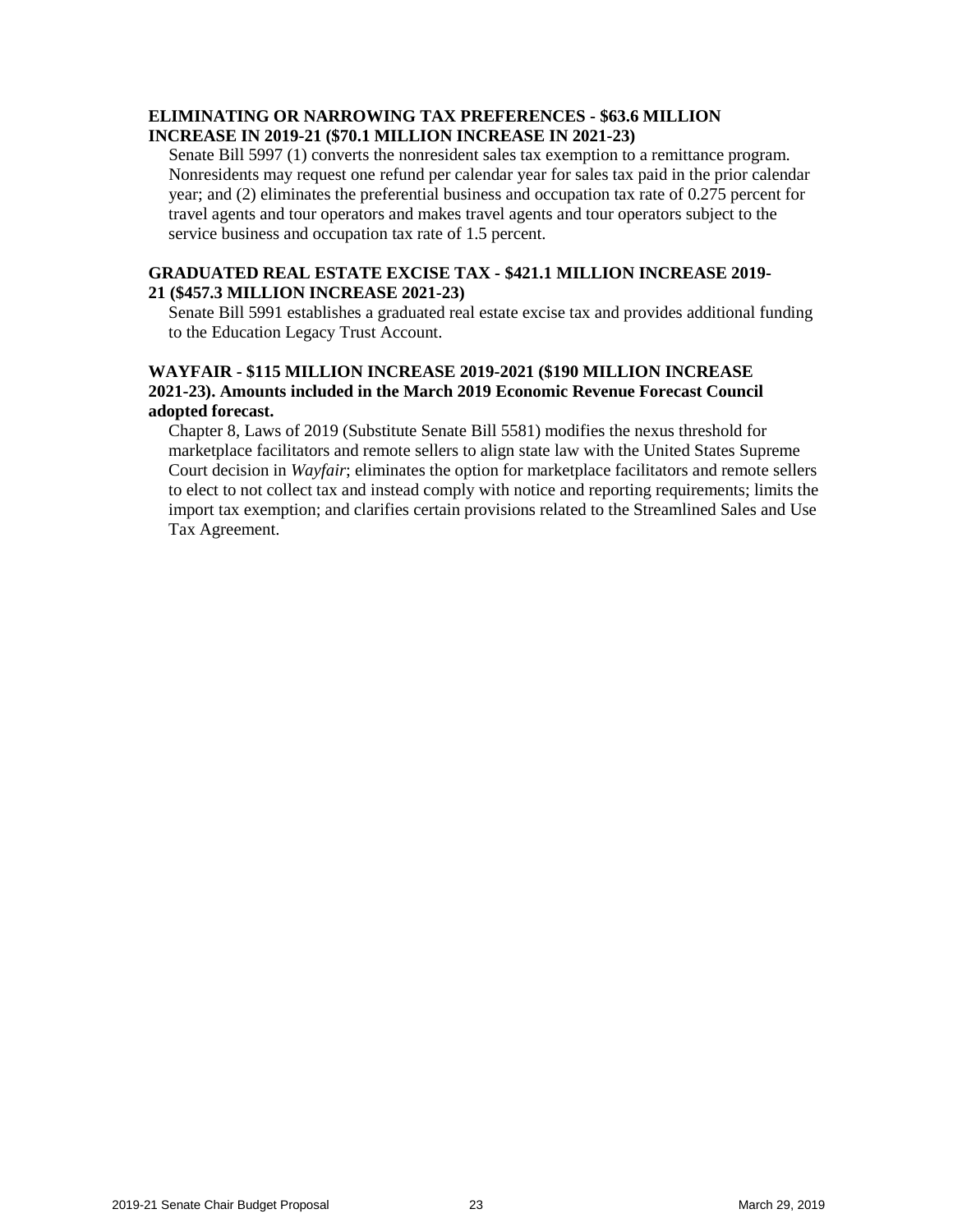### <span id="page-25-0"></span>**Appendix B**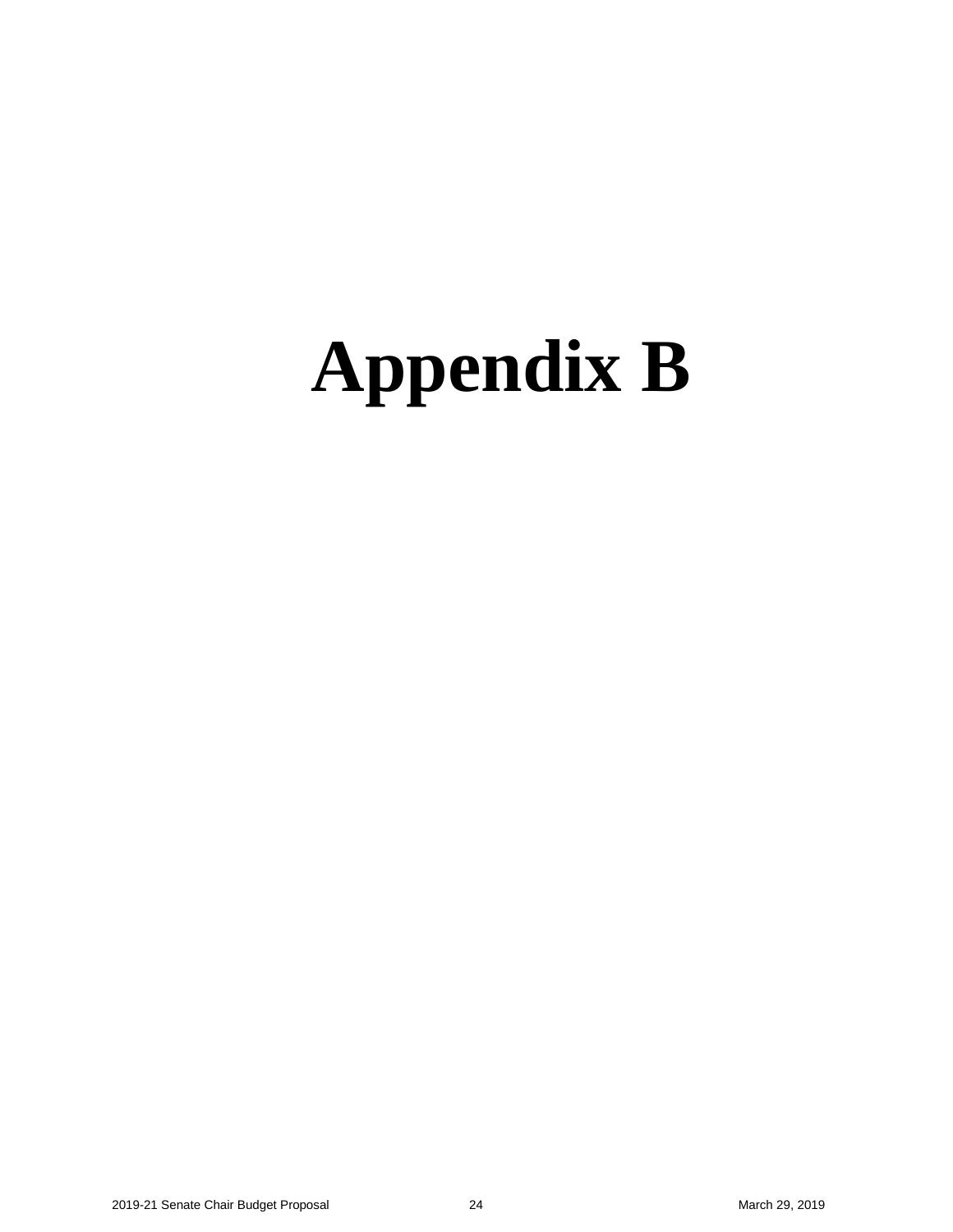#### **2019-21 Omnibus Operating Budget**

#### **PSSB 5153 Senate Chair**

(Dollars In Thousands)

|                                                                 |              | 2019-21      |                 |
|-----------------------------------------------------------------|--------------|--------------|-----------------|
|                                                                 | NGF-O        | <b>Total</b> | NGF-O           |
|                                                                 |              |              |                 |
| <b>State Employee Compensation (Excl. Higher Ed.)</b>           |              |              |                 |
| Rep: Salaries & Wages                                           | 265,525      | 439,130      | 584,319         |
| Non-Rep: Salaries & Wages                                       | 79,010       | 165,271      | 179,720         |
| Rep: Employee Benefits                                          | 952          | 1,895        | 2,212           |
| Non-Rep: Employee Benefits                                      | 747          | 1,920        | 1,737           |
| <b>Other Comp Changes</b>                                       | 30           | 44           | 60              |
| <b>State Employee Compensation (Excl. Higher Ed.) Total</b>     | 346,264      | 608,260      | 768,048         |
| K-12 Education                                                  |              |              |                 |
| K-12: SEBB                                                      | 328,682      | 348,906      | 837,294         |
| <b>Special Education</b>                                        | 155,906      | 155,906      | 294,190         |
| <b>Paraeducator Training</b>                                    | 21,104       | 23,104       | 22,691          |
| <b>Other Increases</b>                                          | 14,959       | 14,891       | 32,366          |
| Forest Revenue Rule Change                                      | 13,350       | 13,350       | 13,350          |
| <b>Enhanced Institution Funding</b>                             | 4,773        | 4,773        | 10,757          |
| Highly Capable Student Prgs.                                    | 3,800        | 3,800        | 7,600           |
| <b>Student Safety and Well-being</b>                            | 2,928        | 2,928        | 5,856           |
| Next Gen Science Standards                                      | 2,000        | 2,000        | 0               |
| Other IT & Related Items                                        | 332          | 332          | 420             |
| <b>Other Savings</b>                                            | $-7,206$     | $-7,206$     | $-19,644$       |
| <b>K-12 Education Total</b>                                     | 540,628      | 562,784      | 1,204,880       |
|                                                                 |              |              |                 |
| <b>Higher Education Institutions (Incl Employee Comp)</b>       |              |              |                 |
| Non-Rep: Salaries & Wages                                       | 127,624      | 480,374      | 286,640         |
| Higher Ed: Foundational Support                                 | 42,800       | 48,800       | 78,714          |
| Rep: Salaries & Wages                                           | 26,041       | 117,449      | 57,383          |
| Medical School - Completion Funding                             | 10,800       | 17,358       | 25,222          |
| Other Increases                                                 | 9,348        | 9,548        | 14,543          |
| Remove Compensation Double Counts                               | $-34,034$    | $-51,885$    | $-78,656$       |
| <b>Higher Education Institutions (Incl Employee Comp) Total</b> | 182,579      | 621,644      | 383,845         |
| <b>Higher Education Financial Aid</b>                           |              |              |                 |
| <b>State Need Grant</b>                                         | 97,500       | 103,500      | 316,063         |
| <b>Opportunity Scholarship</b>                                  | 9,346        | 9,346        | 11,059          |
| Other Increases                                                 |              |              |                 |
| <b>Washington College Promise</b>                               | 1,995<br>277 | 2,995<br>277 | 2,920<br>40,456 |
|                                                                 |              |              |                 |
| <b>Higher Education Financial Aid Total</b>                     | 109,118      | 116,118      | 370,498         |
| <b>Health Care</b>                                              |              |              |                 |
| <b>Fund Shift</b>                                               | 16,000       | 0            | 32,700          |
| Savings Restoration                                             | 11,262       | 29,353       | 22,027          |
| Other Increases                                                 | 9,021        | 20,742       | 10,836          |
| All Payers Claims Database                                      | 5,154        | 5,154        | 10,223          |
| Sole Community Hospital                                         | 2,800        | 9,800        | 2,800           |
| Reproductive Health                                             | 1,788        | 1,913        | 7,318           |
| Non-Employee CBA: Language Access Providers                     | 635          | 1,590        | 1,263           |

2019-21 Senate Chair Budget Proposal 25 March 29, 2019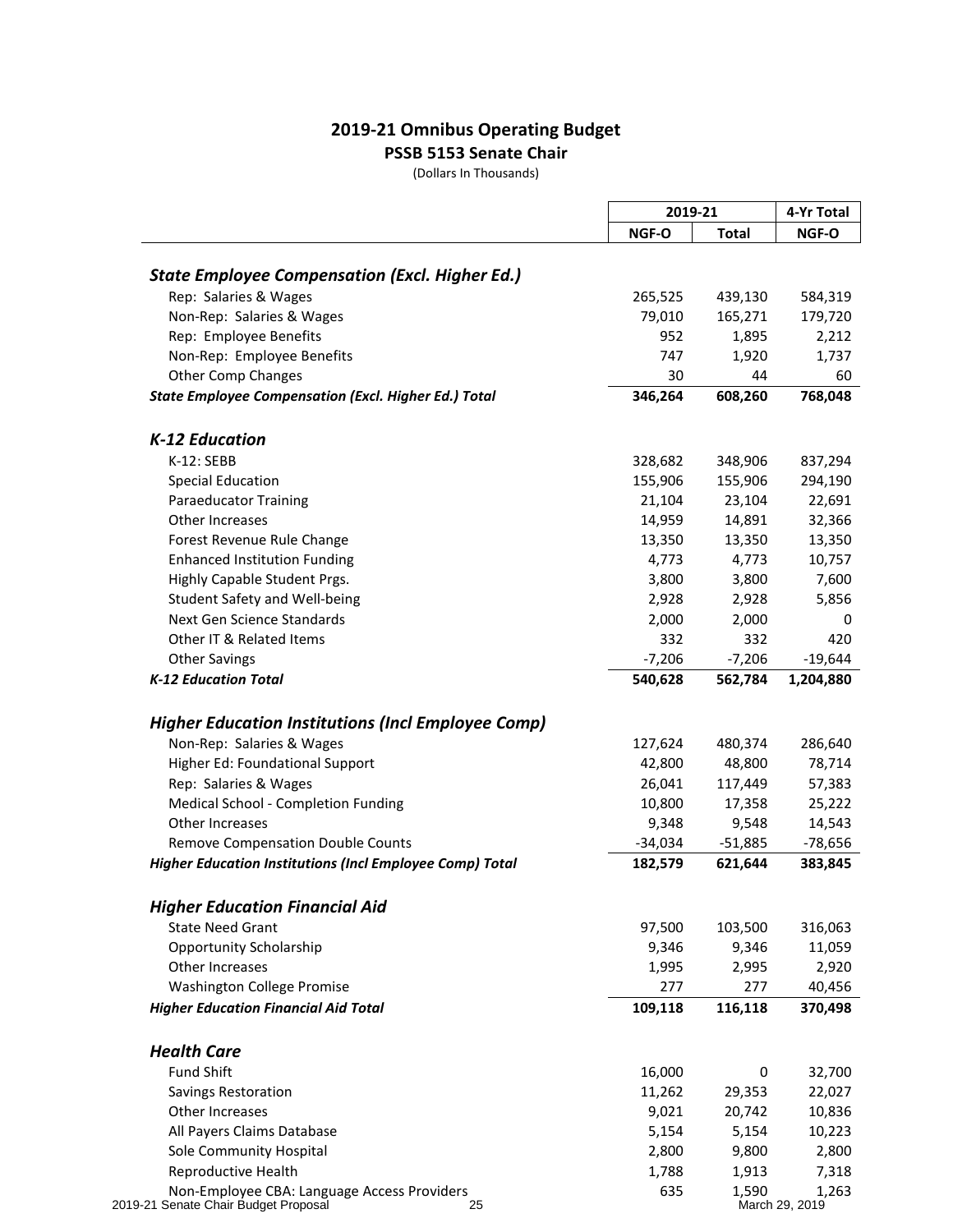| Individual Health Insurance Market            | 100         | 1,684      | 100            |
|-----------------------------------------------|-------------|------------|----------------|
| <b>PEBB Administrative Fees</b>               | 0           | 6,035      | 0              |
| <b>HCA: Hospital Safety Net</b>               | $\mathbf 0$ | 0          | $-292,000$     |
| <b>Tort Recovery FTEs</b>                     | $-1,376$    | $-4,760$   | $-2,812$       |
| <b>Managed Care Dental</b>                    | $-2,068$    | $-5,202$   | $-4,452$       |
| Marijuana Related Revenue                     | $-10,323$   | 0          | $-46,991$      |
| Managed Care Performance Withhold             | $-48,981$   | $-166,342$ | $-118,930$     |
| Disproportionate Share Hospital               | $-74,755$   | 118,972    | $-221,538$     |
| Program Integrity                             | $-101,796$  | $-351,572$ | -247,435       |
| <b>Health Care Total</b>                      | $-192,539$  | $-332,633$ | $-846,891$     |
| <b>Behavioral Health</b>                      |             |            |                |
| Trueblood                                     | 69,443      | 81,597     | 184,265        |
| Long-Term Civil Beds                          | 57,978      | 86,337     | 127,593        |
| <b>State Hospital Operations</b>              | 55,000      | 55,000     | 96,983         |
| <b>Community Services</b>                     | 25,998      | 78,366     | 64,304         |
| Long-Term Discharge Beds                      | 22,751      | 45,258     | 83,900         |
| <b>State Hospital Safety Response</b>         | 21,866      | 21,866     | 44,077         |
| Other Increases                               | 12,814      | 57,961     | 26,230         |
| Workforce Development                         | 7,034       | 7,034      | 13,776         |
| <b>CSTC - New Cottage Operating Costs</b>     | 4,262       | 6,406      | 12,335         |
| <b>Community Beds</b>                         | 3,564       | 7,573      | 12,656         |
| Children's Mental Health                      | 3,260       | 3,260      | 10,082         |
| <b>BH</b> - Integration Transfer              | 0           | $-4,064$   | 0              |
| <b>IMD Federal Waiver</b>                     | $-16,238$   | 0          | $-50,324$      |
| <b>BHO Reserve Savings</b>                    | $-35,000$   | $-61,000$  | $-35,000$      |
| MH: Trueblood Fines                           | $-96,000$   | $-96,000$  | $-192,000$     |
| <b>Behavioral Health Total</b>                | 136,732     | 289,594    | 398,878        |
| Long Term Care & DD                           |             |            |                |
| Non-Employee CBA: Individual Providers        | 72,391      | 164,678    | 184,626        |
| Non-Employee CBA: Adult Family Homes          | 37,577      | 84,411     | 81,357         |
| Non-Employee CBA: Agency Parity to IP         | 22,765      | 51,736     | 59,118         |
| <b>VRI: Community Residential</b>             | 17,724      | 75,237     | 46,285         |
| RHC ICF Medicaid Compliance                   | 13,862      | 25,719     | 23,858         |
| Other Increases                               | 9,962       | 22,361     | 25,841         |
| <b>VRI: Assisted Living</b>                   | 9,952       | 22,622     | 20,398         |
| <b>SOLA Expansion</b>                         | 6,388       | 12,634     | 9,428          |
| <b>Electronic Visit Verification</b>          | 6,383       | 14,572     | 13,212         |
| <b>Community Respite Beds</b>                 | 4,393       | 5,191      | 8,952          |
| DAC: Dementia Care Direct Services            | 3,000       | 3,000      | 6,149          |
| VRI: Community Based Respite                  | 903         | 1,081      | 1,850          |
| Supp Living Safety Net Assessment             | 0           | 40,600     | 0              |
| Supported Living Investigators                | $-2,330$    | 9,058      | $-4,776$       |
| <b>Update Facility Definition - APS</b>       | $-10,714$   | $-15,641$  | $-21,676$      |
| Projected Indirect Staffing                   | $-14,270$   | $-22,655$  | $-38,601$      |
| Nursing Home Discharge                        | $-15,830$   | $-29,479$  | $-50,592$      |
| Long Term Care & DD Total                     | 162,156     | 465,125    | 365,429        |
| <b>Corrections and Other Criminal Justice</b> |             |            |                |
| <b>Increased Capacity and Programming</b>     | 20,592      | 20,592     | 44,255         |
| <b>Custody Staff Increases</b>                | 11,394      | 11,394     | 22,327         |
| Sexual Assault Examination Kits               | 9,013       | 10,290     | 12,159         |
| VRI: Violator Bed Rate                        | 7,869       | 7,869      | 18,461         |
| 2019-21 Senate Chair Budget Proposal<br>26    |             |            | March 29, 2019 |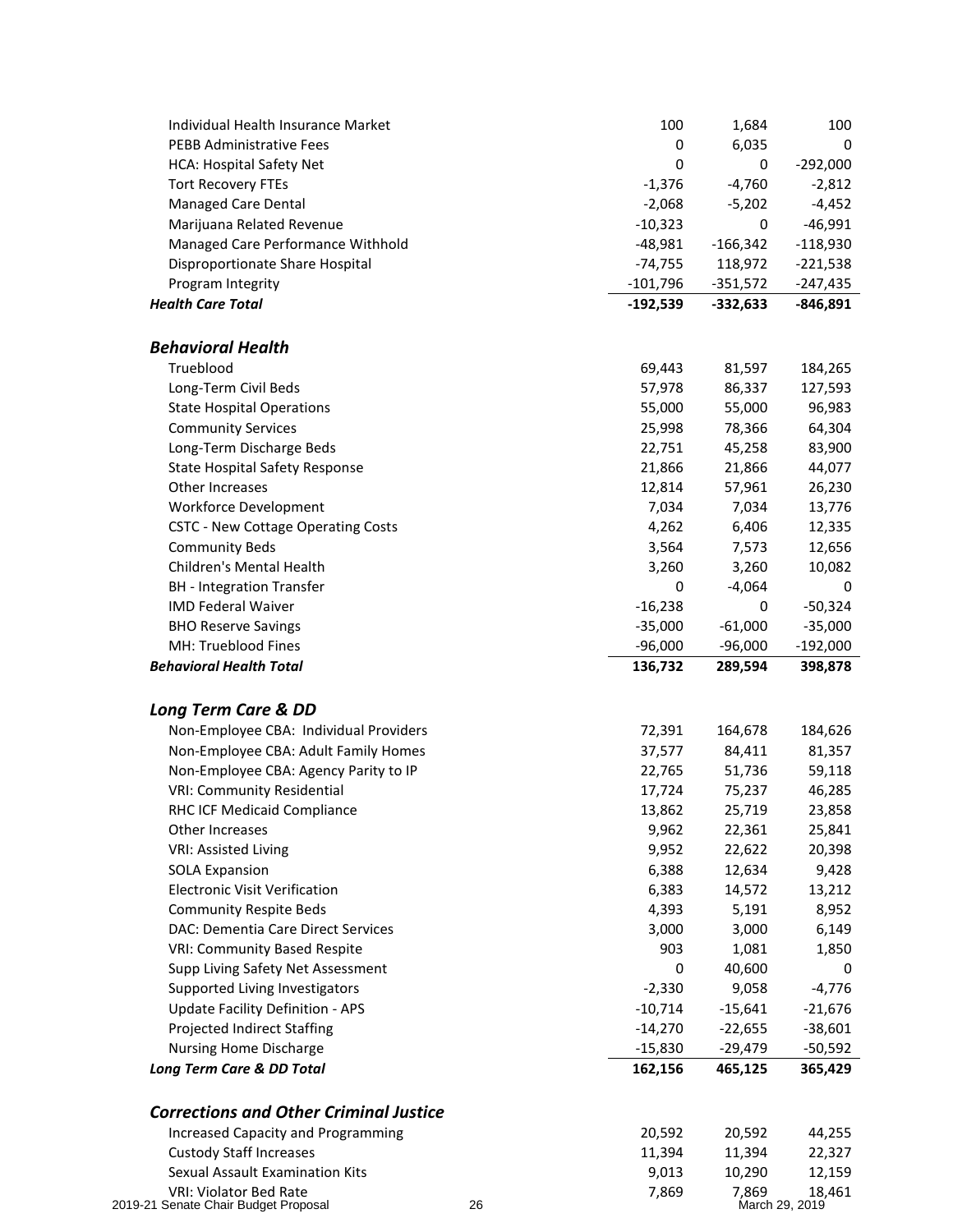| DOC: Health Care                                    | 6,447               | 6,447        | 11,576               |
|-----------------------------------------------------|---------------------|--------------|----------------------|
| Work Release Expansion                              | 6,213               | 6,213        | 16,562               |
| I-1639 Implementation                               | 5,947               | 5,947        | 6,754                |
| <b>Basic Law Enforcement Academy</b>                | 4,517               | 6,442        | 4,517                |
| Other Increases                                     | 3,314               | 10,928       | 5,908                |
| Crime Lab & Tox Lab                                 | 3,068               | 3,666        | 6,155                |
| Yakima Jail Women's TC                              | 2,066               | 2,066        | 4,173                |
| <b>Other Savings</b>                                | $-3,689$            | $-3,689$     | $-7,957$             |
| <b>Concurrent Supervision</b>                       | $-9,158$            | $-9,158$     | $-23,787$            |
| <b>Corrections and Other Criminal Justice Total</b> | 67,593              | 79,007       | 121,103              |
| <b>Children, Youth, &amp; Families</b>              |                     |              |                      |
| Non-Employee CBA: Family Child Care Providers       | 52,849              | 52,849       | 115,145              |
| VRI: Child Care Center Compensation                 | 28,035              | 28,035       | 65,605               |
| <b>Increase BRS Rates</b>                           | 16,049              | 26,667       | 32,305               |
| <b>ECEAP Rate Increase</b>                          | 12,967              | 12,967       | 26,271               |
| <b>ECEAP Expansion</b>                              | 12,726              | 12,726       | 23,602               |
| Increase Staff at JR Facilities                     | 9,418               | 9,418        | 18,895               |
| Other Increases                                     | 3,984               | 7,873        | 6,773                |
| Treehouse                                           | 3,500               | 3,500        | 7,525                |
|                                                     | 3,228               | 4,304        | 3,228                |
| <b>ECLIPSE Program</b>                              |                     |              |                      |
| <b>Home Visiting</b>                                | 0                   | 9,956        | 0                    |
| <b>Family First Prevention Services</b>             | 0                   | 7,586        | 0                    |
| <b>Early Achievers</b>                              | 0                   | 5,795        | 0                    |
| Domestic Violence Unit Transfer                     | 0                   | 0            | 0                    |
| <b>Fund Shift</b>                                   | $-42,771$<br>99,985 | 0<br>181,676 | $-42,574$<br>256,775 |
| Children, Youth, & Families Total                   |                     |              |                      |
| <b>Other Human Services</b>                         |                     |              |                      |
| Housing and Essential Needs                         | 15,000              | 15,000       | 30,095               |
| Homelessness                                        | 11,487              | 23,445       | 28,502               |
| <b>Foundational Public Health</b>                   | 11,000              | 15,058       | 23,076               |
| Other Increases                                     | 9,759               | 10,690       | 19,480               |
| <b>Crime Victims Provider Rates</b>                 | 6,768               | 6,768        | 10,978               |
| <b>Buildable Lands Program</b>                      | 2,805               | 4,305        | 2,805                |
| DOH: Other Increases                                | 2,156               | 5,749        | 3,823                |
| <b>Veterans Home Operations</b>                     | 1,916               | 1,916        | 3,202                |
| Newborn Screening                                   | 360                 | 2,918        | 765                  |
| <b>AIDS/Community Services</b>                      | 0                   | 18,000       | 0                    |
| L&I: Other Increases                                | 0                   | 14,304       | 0                    |
| <b>Quality Commissions</b>                          | 0                   | 6,143        | 0                    |
| Child Support Annual Fee Increase                   | $-251$              | $-738$       | $-633$               |
| <b>Fund Shift</b>                                   | $-4,000$            | 0            | $-4,000$             |
| <b>Other Human Services Total</b>                   | 57,000              | 123,558      | 118,092              |
| <b>Natural Resources</b>                            |                     |              |                      |
| Orca Whale Efforts                                  | 22,235              | 24,717       | 44,292               |
| <b>DFW: Maintain Operations</b>                     | 14,788              | 14,788       | 29,671               |
| Other Increases                                     | 13,712              | 21,149       | 23,844               |
| <b>State Parks Services and Maintenance</b>         | 9,331               | 17,449       | 23,619               |
| <b>Capital Project Operating Costs</b>              | 875                 | 1,604        | 1,708                |
| <b>Clean Up Toxics and Plastics</b>                 | 238                 | 23,015       | 238                  |
| Wildfires & Related Items                           | 220                 | 29,020       | 4,467                |
|                                                     |                     |              |                      |
| <b>Fund Shift</b>                                   | $-1,000$            | 0            | $-1,000$             |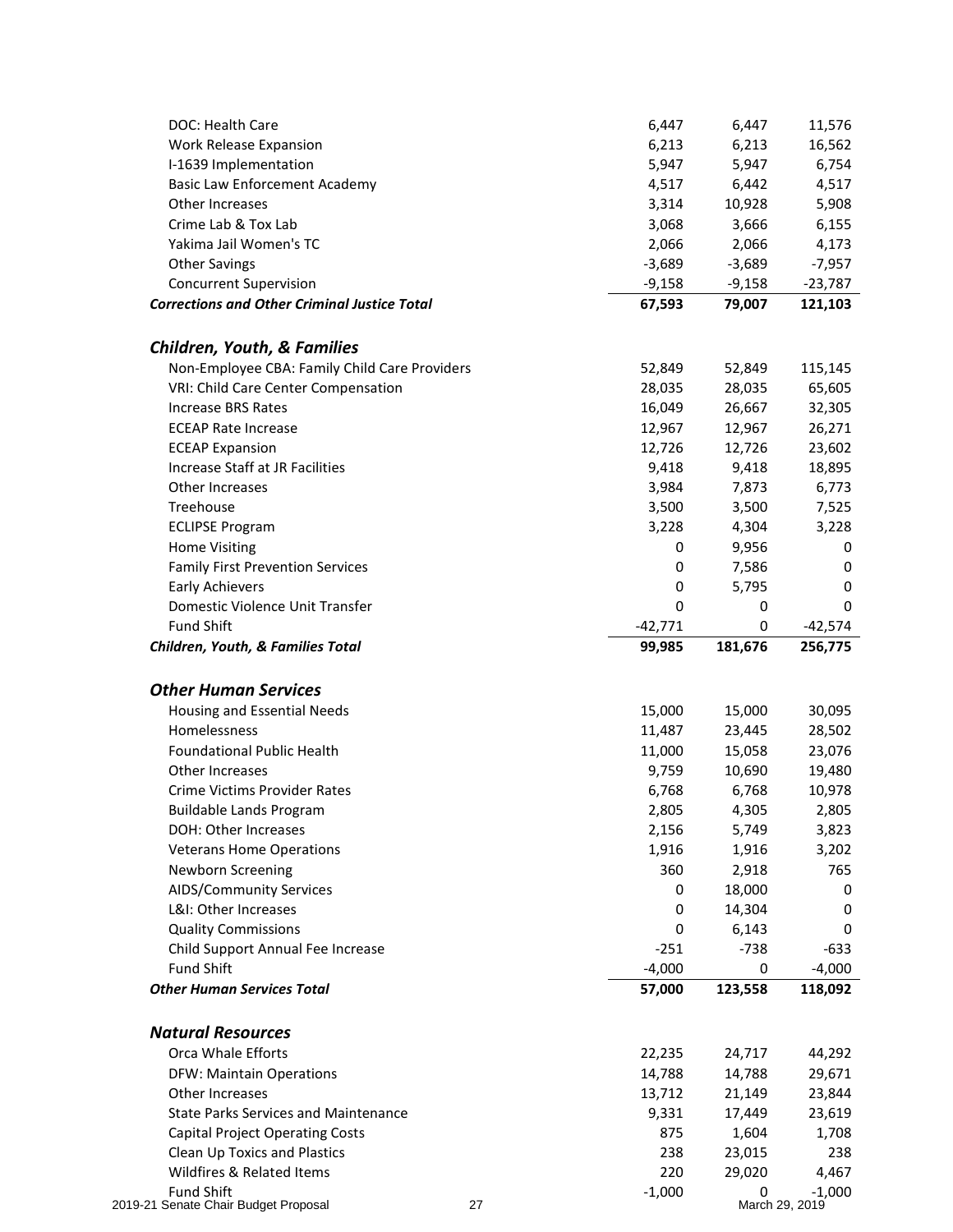| <b>Other Savings</b>                        | $-1,068$  | $-22,588$  | $-2,143$   |
|---------------------------------------------|-----------|------------|------------|
| <b>PILT Payment Transfer</b>                | $-3,232$  | $-3,232$   | $-3,232$   |
| Wildfire Prevention and Suppression Account | $-31,790$ | 0          | $-81,864$  |
| <b>Natural Resources Total</b>              | 24,309    | 105,922    | 39,600     |
| <b>All Other Policy Changes</b>             |           |            |            |
| <b>Other Increases</b>                      | 47,375    | 115,295    | 70,002     |
| Debt Service                                | 45,724    | 45,724     | 345,541    |
| Self-Insurance Liability Premium            | 39,194    | 58,518     | 78,617     |
| <b>IT Pool</b>                              | 19,900    | 103,790    | 19,900     |
| Lease & Facility Costs                      | 17,031    | 30,866     | 21,759     |
| <b>Central Services</b>                     | 16,795    | 33,854     | 33,397     |
| Judicial: Other Comp Changes                | 14,206    | 14,206     | 31,049     |
| Judicial: All Other Increases               | 13,060    | 13,060     | 26,424     |
| Other IT & Related Items                    | 9,656     | 115,459    | 15,473     |
| Clean Energy                                | 8,430     | 14,813     | 11,007     |
| <b>Cancer Research Endowment</b>            | 6,393     | 6,393      | 6,393      |
| Associate Development Organizations         | 5,602     | 0          | 5,602      |
| <b>ShakeAlert Monitoring Stations</b>       | 5,000     | 5,000      | 5,000      |
| Pre Paid Postage                            | 4,821     | 4,821      | 9,132      |
| <b>Career Connected Learning</b>            | 2,200     | 2,200      | 4,400      |
| <b>Executive Protection Funding</b>         | 2,003     | 2,003      | 2,003      |
| Revenue Legislation                         | 1,665     | 1,665      | 2,436      |
| Immigrants in the Workplace                 | 609       | 1,573      | 870        |
| <b>Communication Services Reform</b>        | 528       | 4,476      | 1,059      |
| <b>Other Comp Changes</b>                   | 145       | 3,062      | 289        |
| Disaster Response Account                   | 0         | 118,215    | 0          |
| Judicial: IT & Related                      | 0         | 24,647     | 0          |
| <b>AG Services</b>                          | 0         | 4,420      | 0          |
| H2A Program                                 | 0         | 4,116      | 0          |
| <b>Other Savings</b>                        | 0         | $-1,270$   | 0          |
| Federal IV-E Match                          | $-10,882$ | 0          | $-23,052$  |
| <b>Fund Shift</b>                           | $-14,189$ | 0          | $-14,489$  |
| Local Public Safety Account                 | $-50,000$ | $-50,000$  | $-100,421$ |
| <b>Efficiencies in State Spending</b>       | $-52,441$ | $-237,453$ | $-122,808$ |
| <b>All Other Policy Changes Total</b>       | 132,825   | 439,453    | 429,582    |
|                                             |           |            |            |
| <b>Grand Total</b>                          | 1,666,650 | 3,260,508  | 3,609,840  |

*NGF-O = GF-S + ELT + OpPath*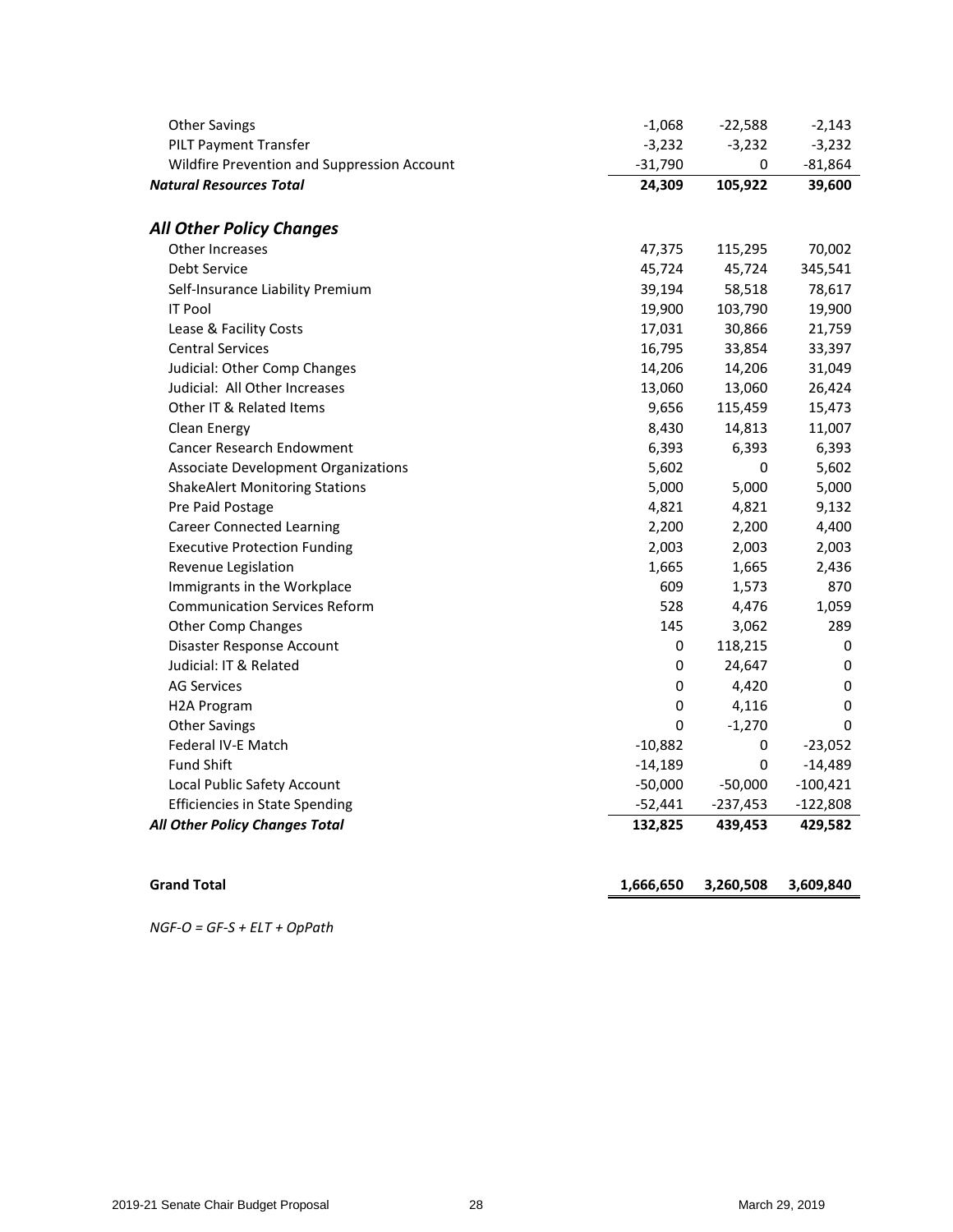## <span id="page-30-0"></span>**Appendix C**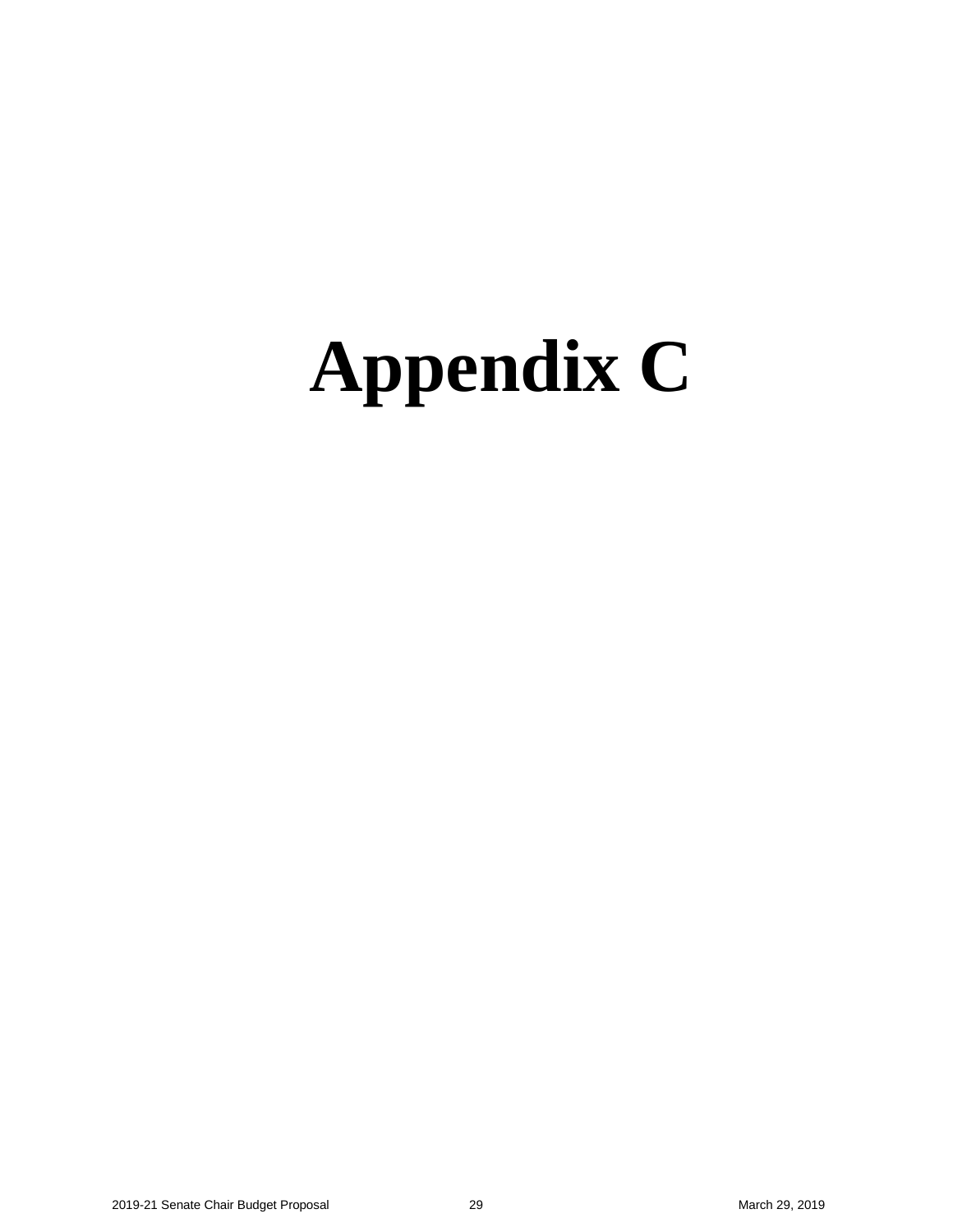#### **2017-19 Omnibus Operating Budget -- 2019 Supplemental**

#### **PSSB 5153 Senate Chair**

(Dollars In Thousands)

|                                                     | <b>NGF-O</b> | <b>Total</b> |
|-----------------------------------------------------|--------------|--------------|
|                                                     |              |              |
| <b>Health Care</b>                                  |              |              |
| Savings Restoration                                 | 42,660       | 108,748      |
| Other Increases                                     | 76           | 263          |
| <b>Fund Shift</b>                                   | $-2,993$     | 0            |
| <b>Health Care Total</b>                            | 39,743       | 109,011      |
|                                                     |              |              |
| <b>Children, Youth, &amp; Families</b>              |              |              |
| Increase Staff at JR Facilities                     | 3,108        | 3,108        |
| <b>Increase BRS Rates</b>                           | 3,025        | 4,932        |
| Other Increases                                     | 1,953        | 3,255        |
| Domestic Violence Unit Transfer                     | 0            | 0            |
| <b>Fund Shift</b>                                   | $-3,409$     | 0            |
| Children, Youth, & Families Total                   | 4,677        | 11,295       |
| <b>Higher Education Institutions</b>                |              |              |
| Renewable Energy Program                            | 596          | 596          |
| <b>Higher Education Institutions Total</b>          | 596          | 596          |
|                                                     |              |              |
| <b>Corrections and Other Criminal Justice</b>       |              |              |
| <b>Custody Staff Increases</b>                      | 4,750        | 4,750        |
| <b>DOC: Health Care Cost</b>                        | 2,909        | 2,909        |
| <b>Tolling Project</b>                              | 1,170        | 1,170        |
| <b>Increased Capacity and Programming</b>           | 1,042        | 1,042        |
| Other Increases                                     | 952          | 1,462        |
| I-1639 Implementation                               | 782          | 782          |
| Yakima Jail Women's TC                              | 697          | 697          |
| <b>Corrections and Other Criminal Justice Total</b> | 12,302       | 12,812       |
| <b>Behavioral Health</b>                            |              |              |
| <b>State Hospital Operations</b>                    | 43,102       | 43,102       |
| Other Increases                                     | 2,530        | 2,530        |
| Trueblood                                           | 1,282        | 1,282        |
| <b>WSH Safety Response</b>                          | 556          | 556          |
| <b>Behavioral Health Grants</b>                     | 0            | 15,247       |
| <b>BH</b> - Integration Transfer                    | 0            | $-2,032$     |
| <b>Trueblood Fines</b>                              | $-28,028$    | $-28,028$    |
| <b>BHO Reserves Savings</b>                         | $-40,000$    | $-70,000$    |
| <b>Behavioral Health Total</b>                      | $-20,558$    | $-37,343$    |
|                                                     |              |              |
| <b>K-12 Education</b>                               |              |              |
| Forest Revenue Rule Change                          | 10,680       | 10,680       |
| Other Increases                                     | 3,023        | 3,023        |
| <b>Other Savings</b>                                | $-1,248$     | $-1,248$     |
| <b>K-12 Education Total</b>                         | 12,455       | 12,455       |
| <b>Long Term Care &amp; DD</b>                      |              |              |
| RHC ICF Medicaid Compliance                         | 9,031        | 17,945       |
|                                                     |              |              |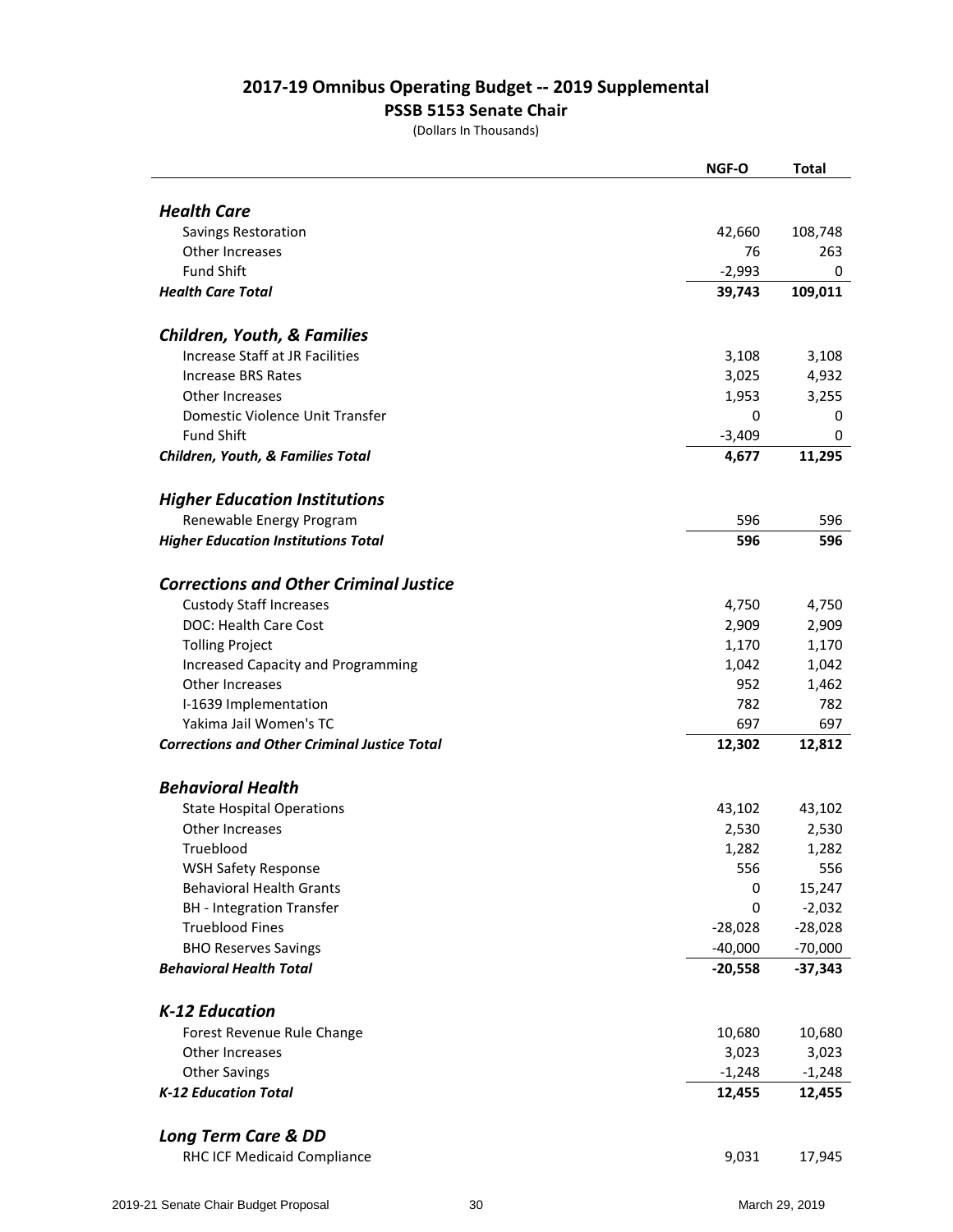| Rainier PAT A                             | 802      | 1,603     |
|-------------------------------------------|----------|-----------|
| Other Increases                           | 358      | 738       |
| <b>Electronic Visit Verification</b>      | $-2,198$ | 0         |
| Long Term Care & DD Total                 | 7,993    | 20,286    |
| <b>Other Human Services</b>               |          |           |
| <b>Veterans Home Operations</b>           | 10,550   | 10,550    |
| Other Increases                           | 409      | 3,431     |
| <b>Other Human Services Total</b>         | 10,959   | 13,981    |
| <b>Natural Resources</b>                  |          |           |
| Wildfire & Related Items                  | 14,658   | 45,603    |
| Other Increases                           | 1,214    | 1,871     |
| Lighthouse Litigation                     | 0        | 1,487     |
| <b>Natural Resources Total</b>            | 15,872   | 48,961    |
| <b>All Other Policy Changes</b>           |          |           |
| Other Increases                           | 3,244    | 4,629     |
| <b>Executive Protection Funding</b>       | 1,471    | 1,471     |
| <b>Municipal Criminal Justice Account</b> | 1,063    | 1,063     |
| Judicial: All Other Items                 | 832      | 832       |
| <b>Other Comp Changes</b>                 | 82       | 100       |
| <b>Other Savings</b>                      | 0        | $-3,147$  |
| <b>Fund Shift</b>                         | 0        | $-60,080$ |
| All Other Policy Changes Total            | 6,692    | $-55,132$ |
| <b>Grand Total</b>                        | 90,731   | 136,922   |

*NGF-O = GF-S + ELT + OpPath*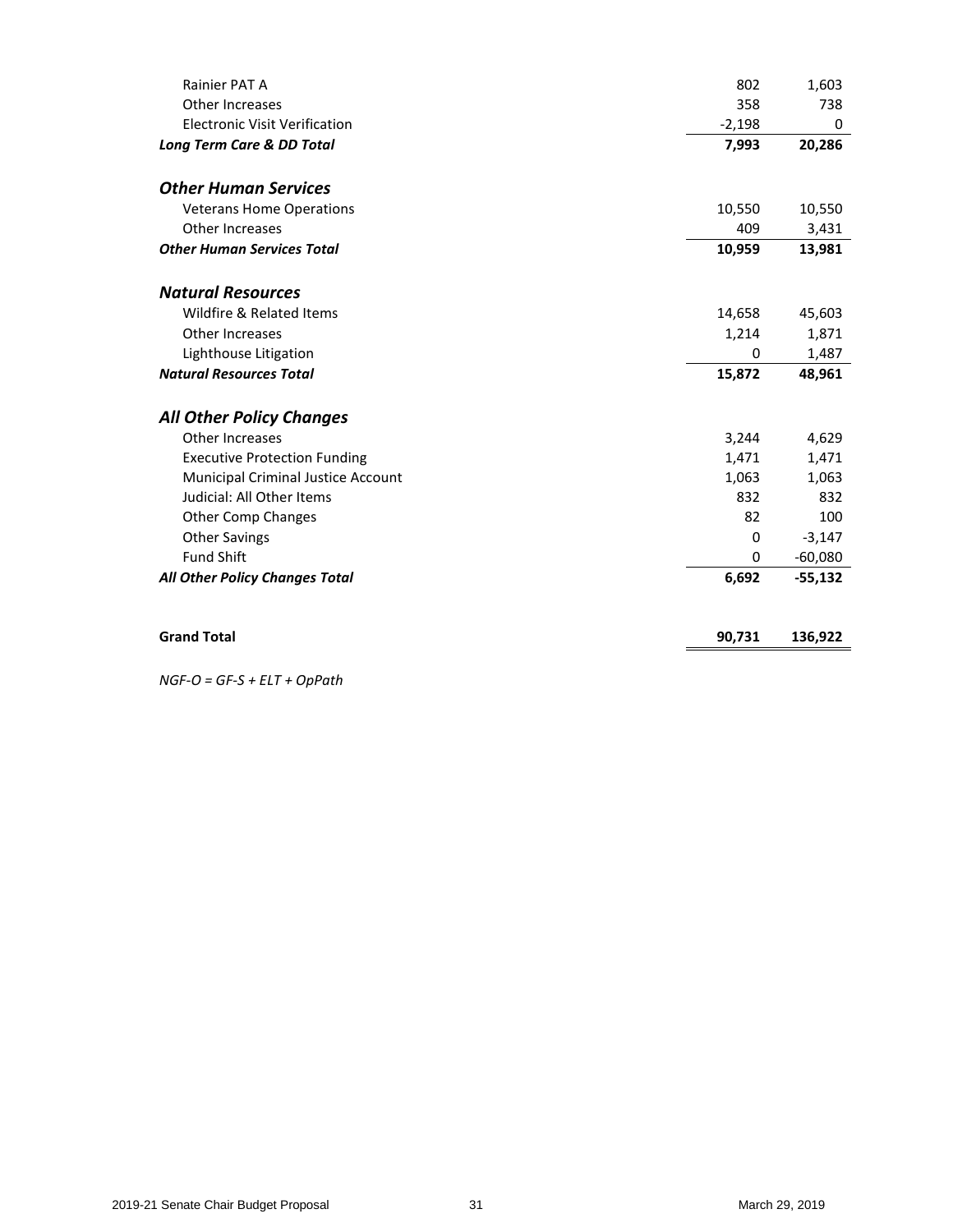## <span id="page-33-0"></span>**Appendix D**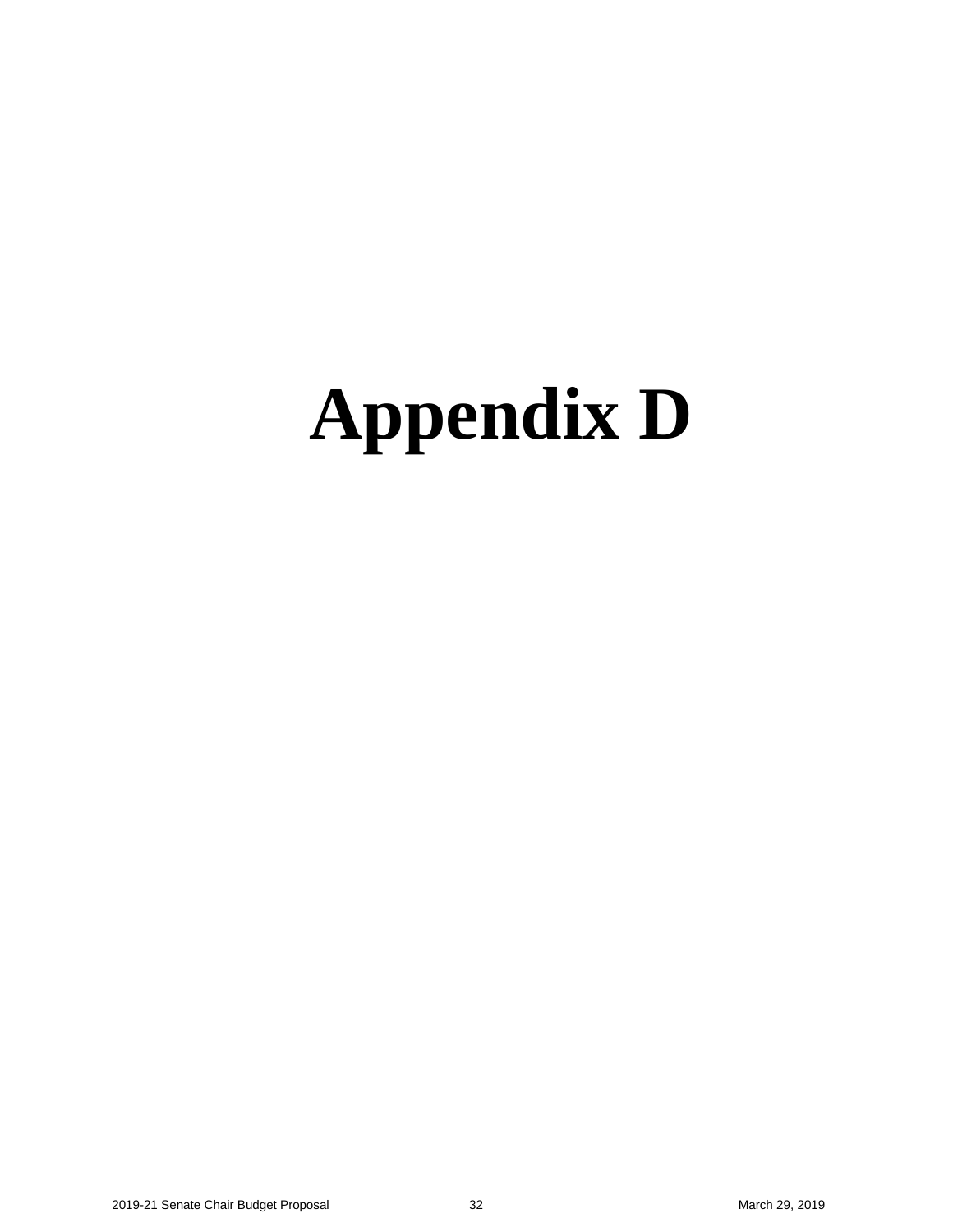| Summary of 2019-21 Collective Bargaining<br><b>Agreements and Compensation Increases</b><br><b>Employees Not Covered Under a Collective</b><br><b>Bargaining Agreement</b> | 4-Year<br><b>NGFO</b><br>(Dollars in<br><b>Millions</b> ) |
|----------------------------------------------------------------------------------------------------------------------------------------------------------------------------|-----------------------------------------------------------|
| <b>WFSE General Government</b>                                                                                                                                             | 362.5                                                     |
| Teamsters 117 DOC                                                                                                                                                          | 153.7                                                     |
| <b>WPEA General Government</b>                                                                                                                                             | 26.2                                                      |
| Coalition of Unions                                                                                                                                                        | 25.5                                                      |
| SEIU 1199 General Government                                                                                                                                               | 23.0                                                      |
| WFSE Community College Coalition                                                                                                                                           | 21.2                                                      |
| <b>WPEA Community College Coalition</b>                                                                                                                                    | 11.2                                                      |
| Four-year Higher Ed WFSE                                                                                                                                                   | 7.8                                                       |
| State Rep Employee Benefits Rate                                                                                                                                           | 7.4                                                       |
| Assoc of Fish & Wild Prof Agreement                                                                                                                                        | 5.5                                                       |
| <b>UW SEIU 925</b>                                                                                                                                                         | 4.6                                                       |
| Four-year Higher Ed PSE                                                                                                                                                    | 4.0                                                       |
| <b>Highline CC WPEA</b>                                                                                                                                                    | 1.9                                                       |
| Yakima Valley CC WPEA                                                                                                                                                      | 1.3                                                       |
| State Rep Employee Benefits Rate - Higher Ed                                                                                                                               | 1.1                                                       |
| <b>WSP Troopers</b>                                                                                                                                                        | 1.0                                                       |
| <b>WSP Lieutenants/Captains</b>                                                                                                                                            | 0.4                                                       |
| UW Police - Teamsters 117                                                                                                                                                  | 0.3                                                       |
| <b>WSU Police Guild</b>                                                                                                                                                    | 0.2                                                       |
| <b>UW WFSE Police Management</b>                                                                                                                                           | 0.1                                                       |
| PTE Local 17 General Government                                                                                                                                            | 0.0                                                       |
| <b>UW SEIU 1199</b>                                                                                                                                                        | 0.0                                                       |
| All other Non-Represented Employees                                                                                                                                        | 465.8                                                     |
| <b>Total Employee Compensation</b>                                                                                                                                         | 1,124.8                                                   |

| <b>Collective Bargaining Agreements for Non-</b><br><b>Employee Groups</b> | 4-Year<br><b>NGFO</b><br>(Dollars in<br>Millions) |
|----------------------------------------------------------------------------|---------------------------------------------------|
| <b>Family Child Care CBA</b>                                               | 120                                               |
| Adult Family Homes Award/Agreement                                         | 81                                                |
| In-Home Care Providers Agreement                                           | 185                                               |
| <b>Agency Provider Parity</b>                                              | 56                                                |
| Language Access Providers CBA                                              |                                                   |
| <b>Total Non-Employee CBAs</b>                                             | 442                                               |

Total may not add due to rounding.

Includes funding for I-732 COLA increases at community and technical colleges.